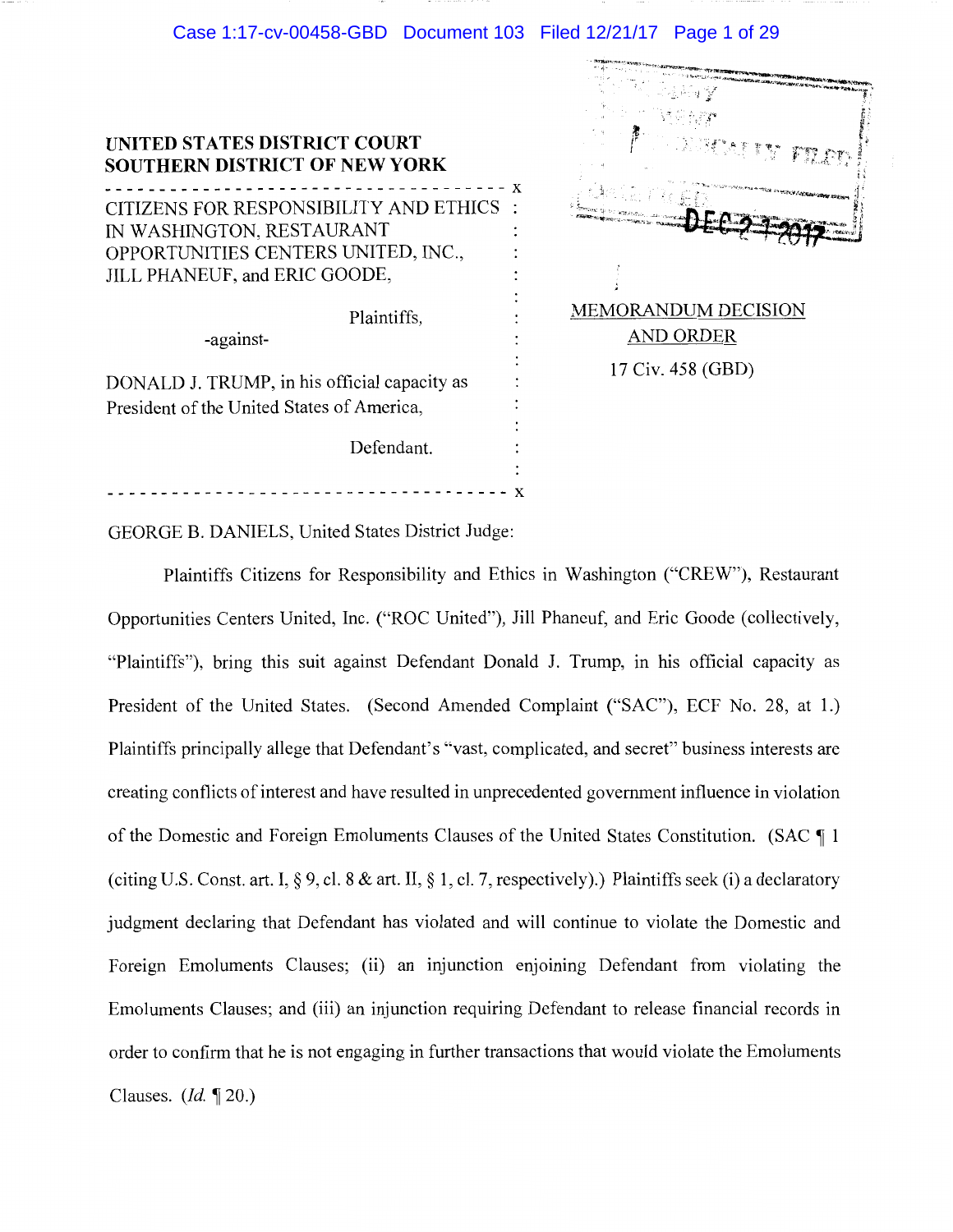### Case 1:17-cv-00458-GBD Document 103 Filed 12/21/17 Page 2 of 29

Defendant argues that Plaintiffs lack standing to sue and moves to dismiss this lawsuit for lack of subject matter jurisdiction pursuant to Federal Rule of Civil Procedure Rule 12(b)(l). (Def.'s Mot. to Dismiss, ECF No. 34; Def.'s Mem. of Law in Supp. of Mot. to Dismiss ("Mot."), ECF No. 35, at 7.) Defendant also moves to dismiss this case for failure to state a claim under the Emoluments Clauses pursuant to Federal Rule of Civil Procedure Rule 12(b)(6). *(See* Mot. at 26.)

Defendant's motion to dismiss for lack of standing under Rule  $12(b)(1)$  is GRANTED.<sup>1</sup>

### **I. FACTUAL BACKGROUND**

#### **A. The Parties**

Plaintiff CREW is a nonprofit, nonpartisan government ethics watchdog organized under the laws of the State of Delaware. (SAC  $\P$  21.) CREW's self-proclaimed mission is to "protect[] the rights of citizens to be informed about the activities of government officials, ensur[e] the integrity of government officials, protect[] [the] political system against corruption, and reduc[e] the influence of money in politics." *(Id.)* It seeks to advance that mission through a combination of research, advocacy, litigation, and education, all aimed at raising public awareness about the influence of outside special interests on public officials. *(Id.* 122.) For instance, CREW is involved in a project relating to campaign finance and ethics at the state-level, as well as researching and filing comments with government agencies related to rulemakings and other regulatory actions, and preparing reports on "money-in-politics issues." *(Id.*  $\P$  166-67, 171.) CREW also analyzes tax returns of nonprofit groups engaged in political activities and publishes blog posts and reports to educate the public. *(Id.* **if** 173.) In addition, during the last several election

<sup>&</sup>lt;sup>1</sup> Because Plaintiffs' claims are dismissed under Rule  $12(b)(1)$ , this Court does not reach the issue of whether Plaintiffs' allegations state a cause of action under either the Domestic or Foreign Emoluments Clauses, pursuant to Rule 12(b)(6). Nor does this Court address whether the payments at issue would constitute an emolument prohibited by either Clause.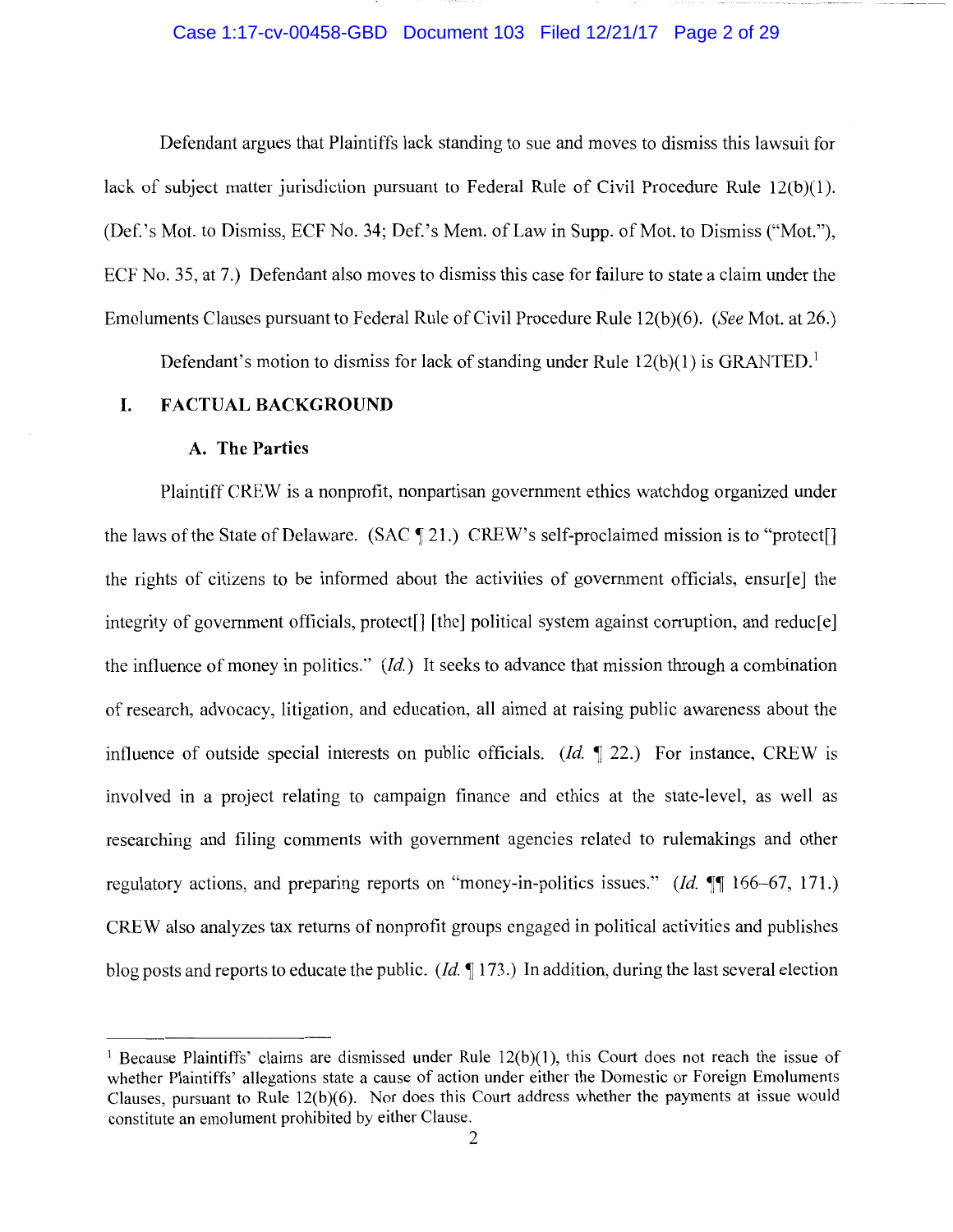## Case 1:17-cv-00458-GBD Document 103 Filed 12/21/17 Page 3 of 29

cycles, CREW has filed numerous administrative complaints with the Federal Election Commission and the Department of Justice alleging violations of campaign finance laws. *(Id.*   $\P$  164.)

Plaintiff ROC United is a nonprofit, nonpartisan member-based organization organized under the laws of the State of New York. *(Id.* 128.) ROC United's members include nearly 25,000 restaurant employees, over 200 restaurants, and about 3,000 other dining establishments. *(Id.*  if 11.) ROC United provides "job training, placement, leadership development, civic engagement, legal support, and policy advocacy" to help improve working conditions in the food service industry. *(Id.)* Through its RAISE project, ROC United works with restaurant owners to implement sustainable business models that support "high road" employer practices such as paying living wages, providing basic benefits, being environmentally sustainable, and providing safe and healthy workplaces. *(Id.* 181.) ROC United also owns and operates a restaurant in New York City and another in Detroit, with a forthcoming location in Washington, D.C. *(Id.* 128.)

Plaintiff Jill Phaneuf, a resident of Washington D.C., works with a hospitality company to book embassy functions and other events tied to foreign governments, as well as other events "in the Washington, D.C. market." *(Id.* 15.) In particular, Phaneuf books events for two Washington D.C. hotels—the Carlyle Hotel, located just north of Dupont Circle, and the Glover Park Hotel, located near the area that is colloquially referred to "Embassy Row." *(Id.* 15.) Phaneuf alleges that her compensation consists of a percentage of the gross receipts of the events she books. *(Id.)* 

Plaintiff Eric Goode is a New York resident and the owner of several hotels, restaurants, bars, and event spaces in New York City. *(Id.* 18.) He owns the Maritime Hotel located in the Chelsea neighborhood, the Bowery Hotel and Ludlow Hotel, both of which are located in the Lower East Side, and the Jane Hotel in the Meatpacking District. *(Id.)* Goode also owns several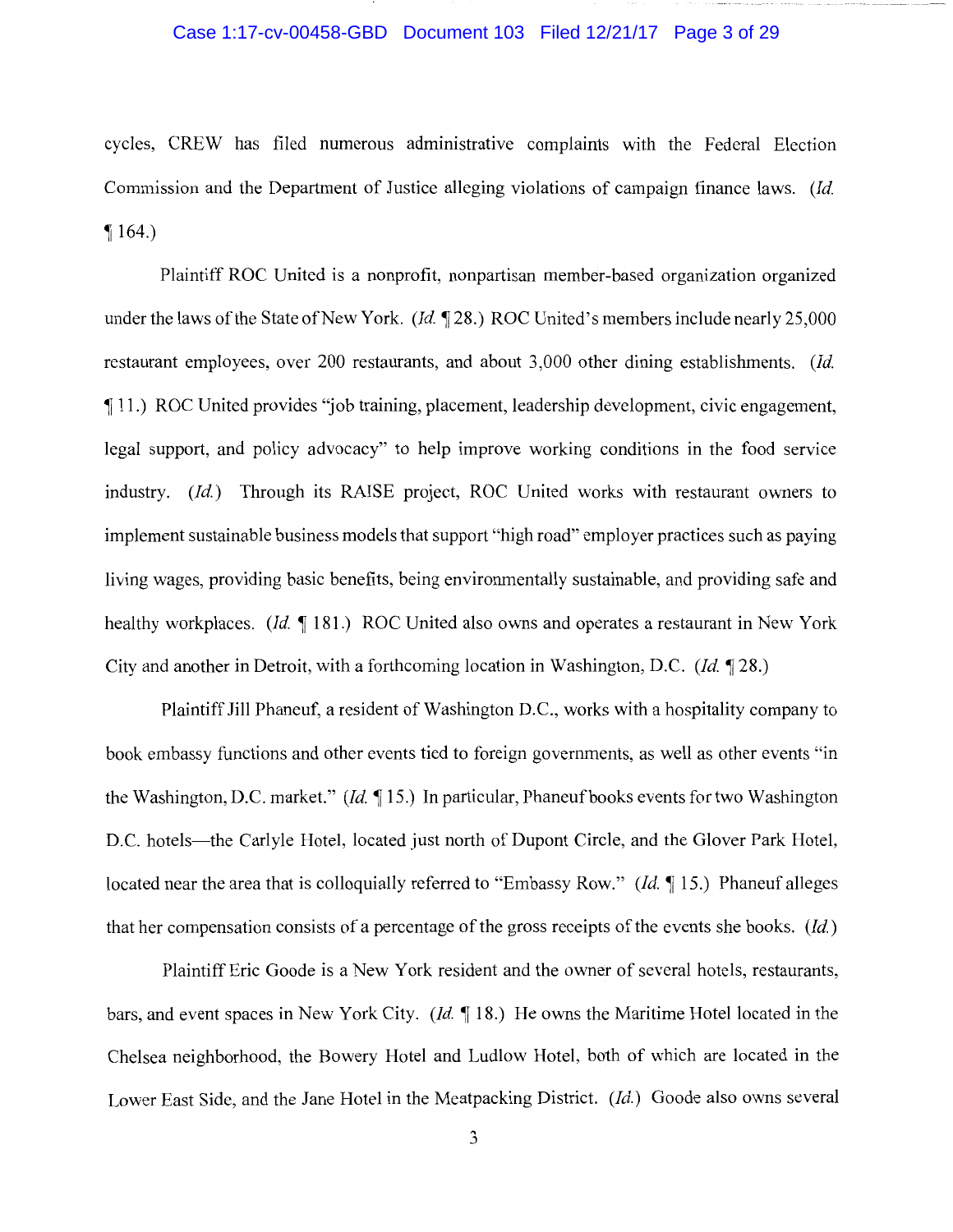#### Case 1:17-cv-00458-GBD Document 103 Filed 12/21/17 Page 4 of 29

restaurants located in the Bowery Hotel. *(Id.)* Goode alleges that his hotels and restaurants have typically attracted business from foreign governments, as well as from federal and state government officials traveling on official business. *(Id.)* 

Defendant Donald J. Trump is the President of the United States of America. Before he was elected President, Defendant amassed ownership and controlling interests in businesses throughout the country and around the world. Defendant is the sole owner of the Trump Organization LLC and The Trump Organization, Inc. (collectively, the "Trump Organization"). *(Id.*  $\P$  42.) Defendant's corporations, limited-liability companies, limited partnerships, and other entities are loosely organized under the Trump Organization. *(Id.)* 

On January 11, 2017, Defendant, then-President-elect, announced that he would tum over the "leadership and management" of the Trump Organization to his sons, Donald Trump, Jr. and Eric Trump. *(Id.* 143.) Defendant also announced that he would donate all profits from foreign governments' patronage of his businesses to the U.S. Treasury. *(Id.; see also Donald Trump's News Conference: Full Transcript and Video,* N.Y. Times (Jan. 11, 2017), http://nyti.ms/2jG86w8.) Although Defendant had established a trust to hold his business assets, Plaintiffs allege that Defendant continues to own and is permitted to take distributions from the trust at any time. (SAC  $\P$  44.) Plaintiffs allege that Defendant continues to be informed of the Trump Organization's business activities and that Eric Trump provides business updates to Defendant on a quarterly basis. *(Id.)* 

Through his various business entities, Defendant owns and receives payments from a number of properties and restaurant establishments in the United States. Of particular relevance here, Defendant owns the Trump International Hotel in Washington, D.C. and the BLT Prime, a restaurant located inside the hotel. (Id.  $\parallel$  58-59.) He also owns Trump World Tower, a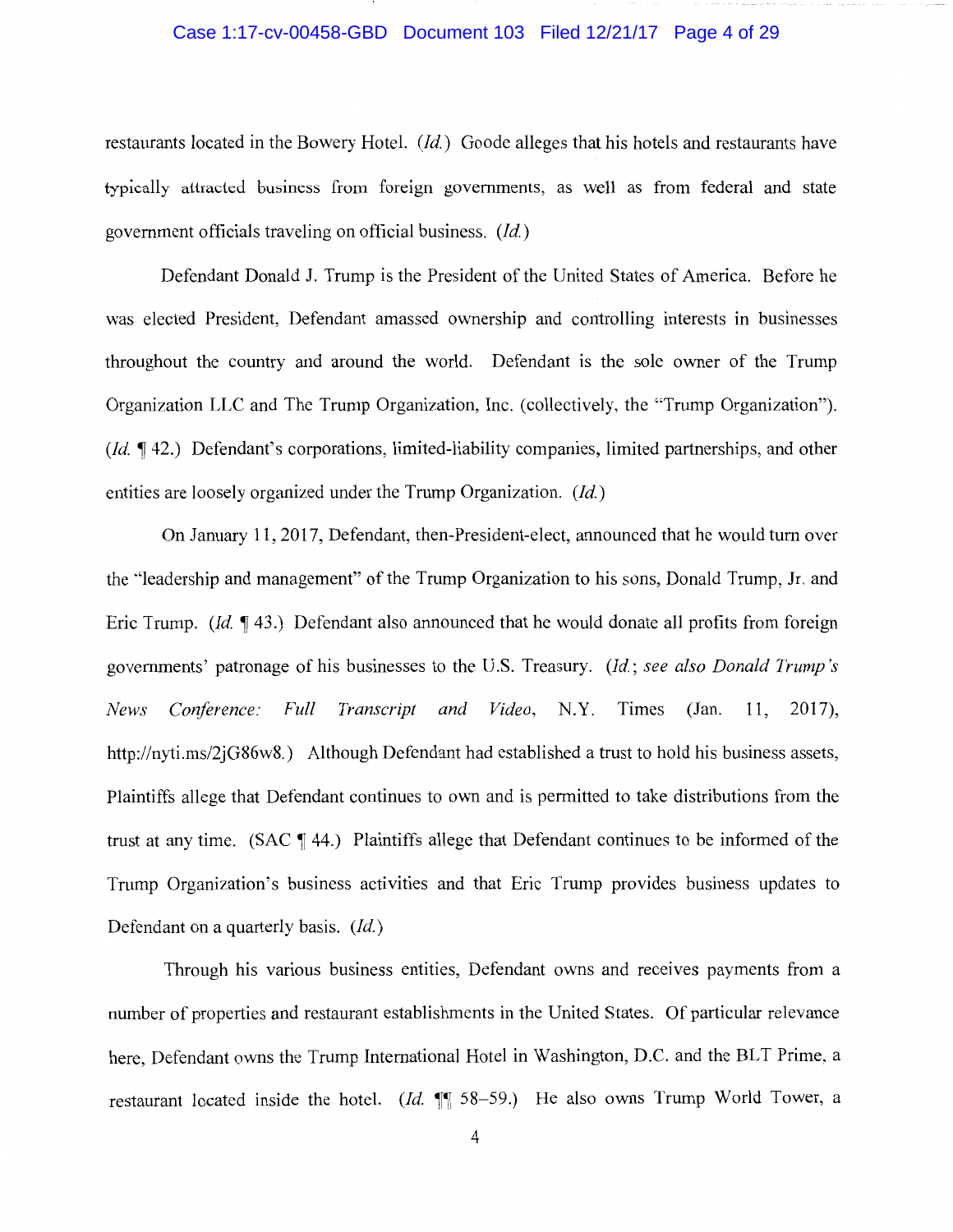#### Case 1:17-cv-00458-GBD Document 103 Filed 12/21/17 Page 5 of 29

condominium high-rise building in New York City located near the United Nations. *(Id.* 190.) Trump Tower, a mixed-use skyscraper in New York City, and Trump Grill, a restaurant located inside the tower, are also among the properties owned by Defendant. *(Id.*  $\P$  46–47, 56.)

## **B. Defendant's Alleged Violations of the Domestic and Foreign Emoluments Clauses**

Plaintiffs allege that since Defendant's inauguration earlier this year, he has violated and continues to violate the Domestic and Foreign Emoluments Clauses of the Constitution due to the ownership and controlling interests he continues to hold in the Trump Organization and other entities, and the monies he receives as a result. *(Id.*  $\P$ , 7, 42.)

The Domestic Emoluments Clause states that "[t]he President shall, at stated Times, receive for his Services, a Compensation, which shall neither be encreased nor diminished during the Period for which he shall have been elected, and he shall not receive within that Period any other Emolument from the United States, or any of them." U.S. Const. art. II, § 1, cl. 7. That clause provides that the president's compensation for his services as president shall not change during his term in office, and prohibits him from drawing any additional compensation or salary from the federal or state governments.

The Foreign Emoluments Clause states in pertinent part that "no Person holding any Office of Profit or Trust under them, shall, without the Consent of the Congress, accept of any present, Emolument, Office, or Title, of any kind whatever, from any King, Prince, or foreign State." U.S. Const. art. I, § 9, cl. 8. That clause provides that certain federal government officials shall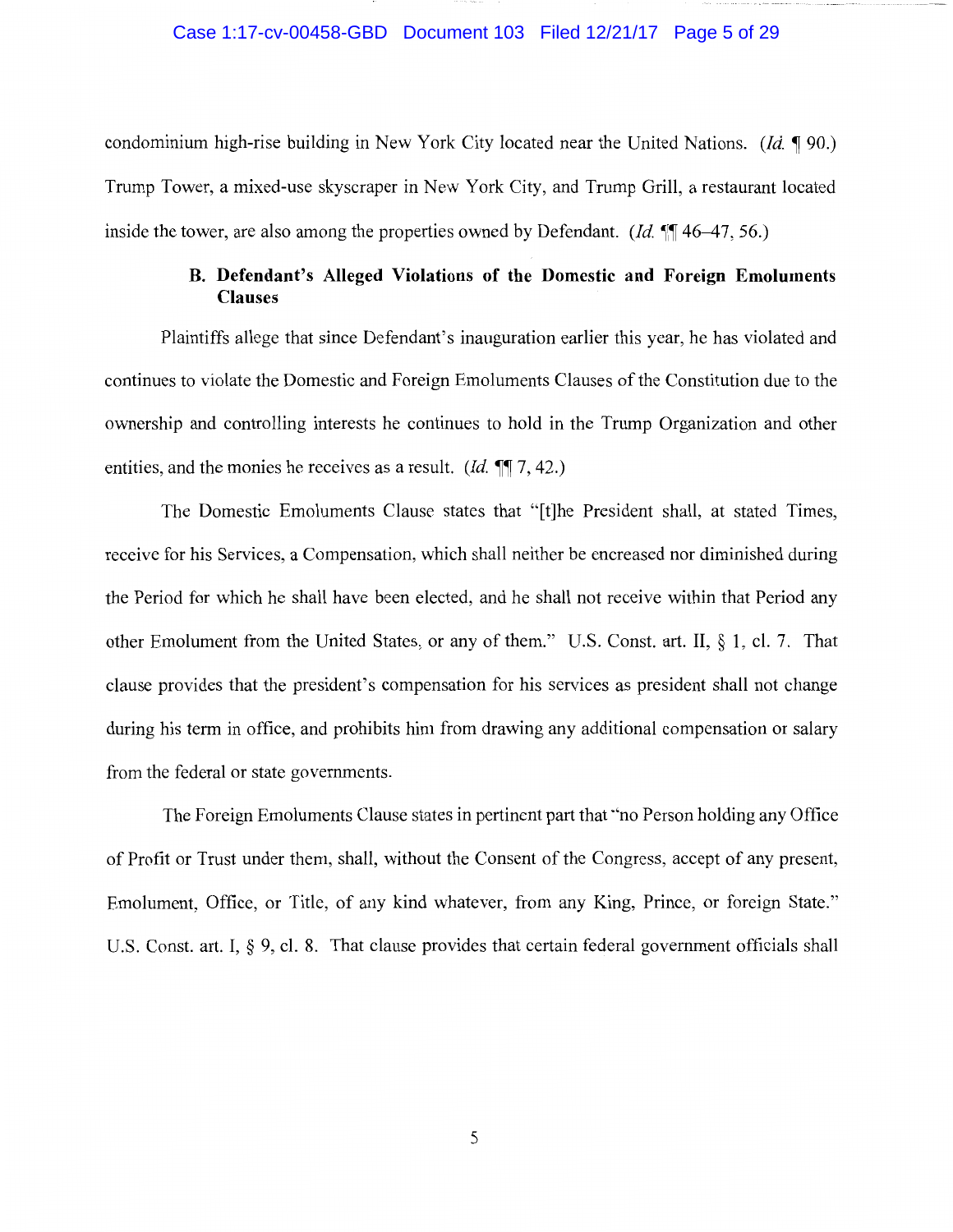### Case 1:17-cv-00458-GBD Document 103 Filed 12/21/17 Page 6 of 29

not receive any form of gift or compensation from a foreign government without Congress's approval.<sup>2</sup>

Plaintiffs point to a number of examples of alleged violations of both the Domestic and Foreign Emoluments Clauses. For example, Plaintiffs allege that after the 2016 election, and under pressure from the Trump Organization, the Embassy of Kuwait in Washington D.C. moved its National Day celebration from the Four Seasons Hotel to the Trump International Hotel, spending an estimated \$40,000 to \$60,000 for the event. (SAC  $\mathbb{I}$  72–74.) Other foreign diplomats and their agents have publicly expressed a desire to patronize the Trump International Hotel and other properties owned by Defendant to curry favor with the President. *(Id.* **i**] 57–89.) One press account quoted a "Middle Eastern diplomat" as saying, "[b]elieve me, all the delegations will go" to the Trump International Hotel. *(Id.* 162.) The same account quoted an "Asian diplomat" who explained, "[w]hy wouldn't I stay at his hotel blocks from the White House, so I can tell the new president, 'I love your new hotel!' Isn't it rude to come to his city and say, 'I am staying at your competitor?"' *(Id.)* 

Plaintiffs allege that, over the last two decades, the Kingdom of Saudi Arabia, as well as the Permanent Missions to the United Nations from India, Afghanistan, and Qatar purchased property at the Trump World Tower, paying anywhere from \$4.5 million up to \$8.375 million. *(Id.*  $\mathbb{I}$  90-106.) Plaintiffs believe that these foreign entities continue to pay yearly common charges for building amenities amounting to tens of thousands of dollars each year. *(Id.)* Plaintiffs point out that none of these countries were included in Defendant's original or revised executive orders barring visitors from six Muslim-majority countries. *(Id.* 110.)

<sup>&</sup>lt;sup>2</sup> For purposes of this motion, Defendant has conceded that he is subject to the Foreign Emoluments Clause. *(See* Tr. of Oral Arg., ECF No. 99, at 94:11-13; Ltr. to the Ct. from Brett A. Shumate dated October 25, 2017, ECF No. 98.)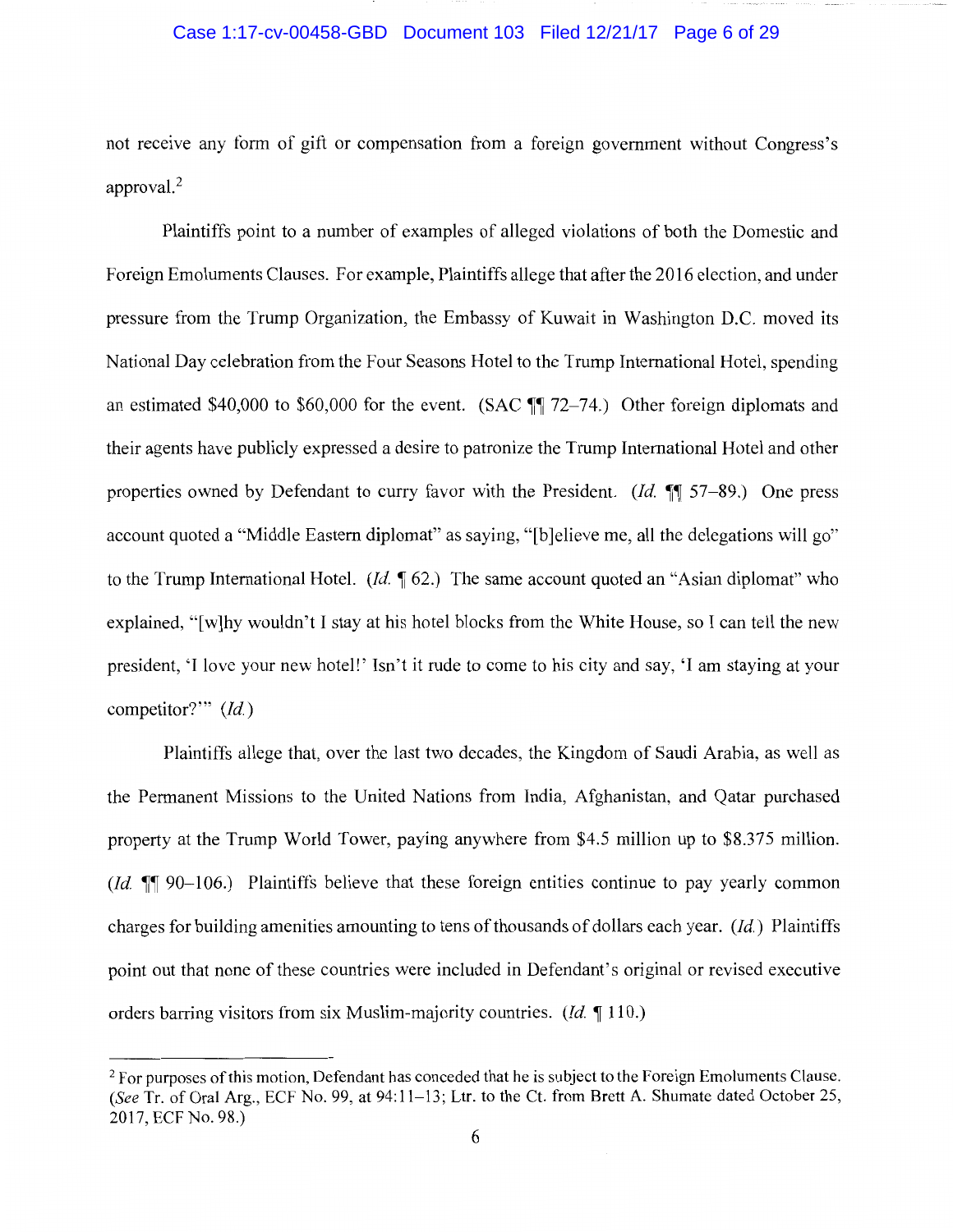## Case 1:17-cv-00458-GBD Document 103 Filed 12/21/17 Page 7 of 29

Plaintiffs allege that since 2006, Defendant has unsuccessfully sought trademark protection in China for the use of his name in connection with building construction services. After his application was rejected by China's Trademark Office, Defendant appealed to the Trademark Review and Adjudication Board, the Beijing Intermediate People's Court, and the Beijing High People's Court, to no avail. *(Id.* 111.) In December 2016, shortly after he was elected, Defendant spoke directly with the President of Taiwan, suggesting that the United States might abandon the "One China" policy that it had observed for decades. According to Plaintiffs, Defendant had previously suggested he would end the "One China" policy unless some benefit were received in exchange. *(Id.* 112.) On February 9, 2017, Defendant spoke with the President of China and pledged to honor the "One China" policy. Five days later, China reversed course and granted trademark protection for the "Trump" name. *(Id.*  $\P\P$  113-14.) Plaintiffs also allege that the Industrial and Commercial Bank of China, a Chinese majority-state-owned entity, is one of the largest tenants of Trump Tower. (*Id.*  $\P$  49.)

Plaintiffs allege that the Trump International Hotel's lease with the General Services Administration ("GSA")—an independent agency of the United States, whose administrator is appointed by the president—violates the Domestic Emoluments Clause. *(Id.* ¶ 130–44.) Prior to taking office, GSA entered into a 60-year lease for what eventually became the site for the Trump International Hotel. *(Id.*  $\llbracket \llbracket 130-31.$ ) Section 37.19 of the lease agreement provides that "[n]o ... elected official of the Government of the United States ... shall be admitted to any share or part of this Lease, or to any benefit that may arise therefrom." *(Id.* ~ 132.) Plaintiffs allege that by virtue of his election, Defendant has been in breach of the lease since he took office on January 20, 2017. One week after Defendant released a proposed federal budget increasing GSA's funding while cutting nearly all other non-defense-related spending, GSA issued a letter indicating that, in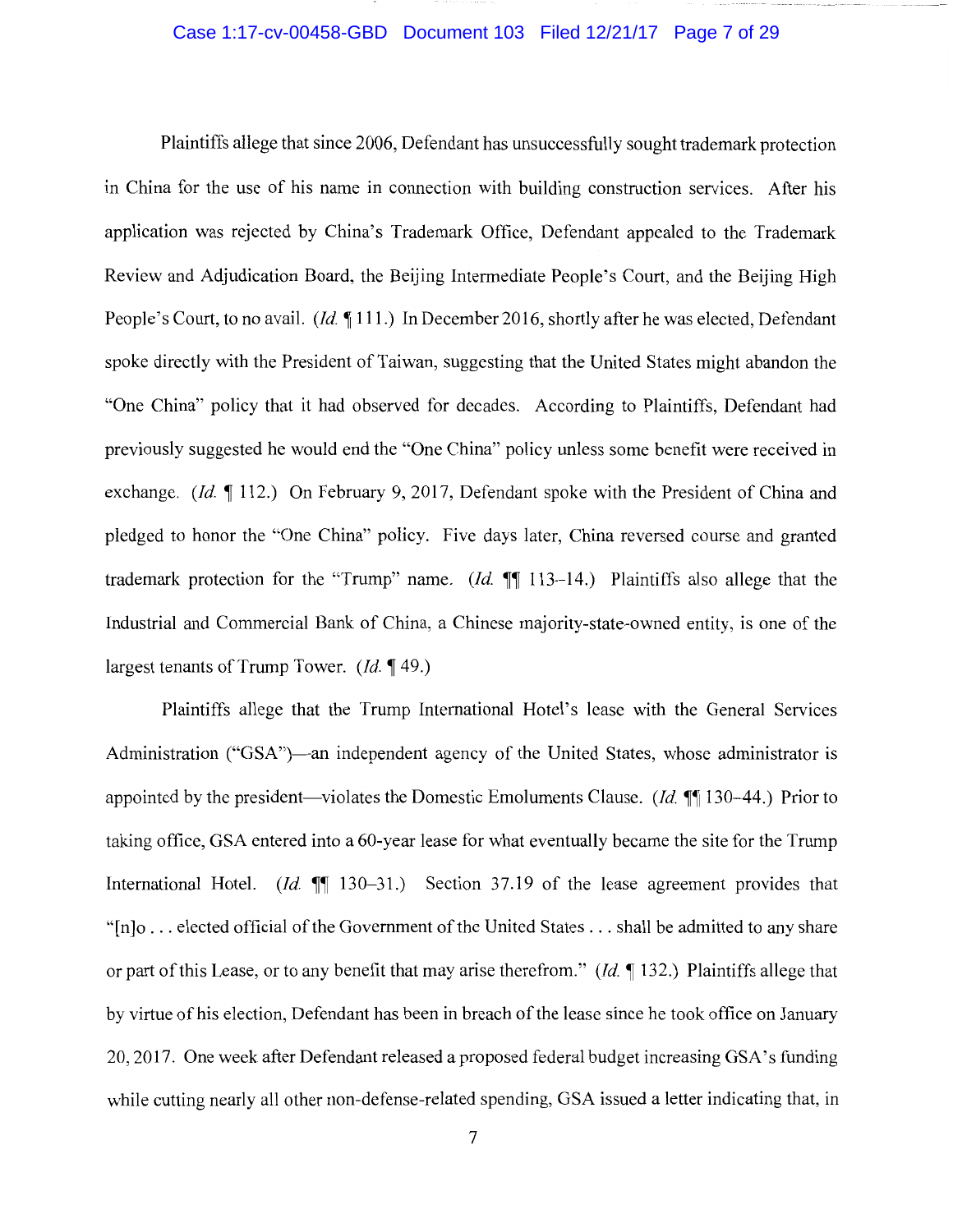### Case 1:17-cv-00458-GBD Document 103 Filed 12/21/17 Page 8 of 29

its view, there were no compliance issues with respect to the lease. As of the date the SAC was filed, GSA has not made any effort to enforce the apparent breach against the Trump Organization. *(Id.*  $\P$ [135, 140-41, 145.)

Additionally, Plaintiffs contend that Defendant has also benefitted and will continue to benefit from payments to his hotels and restaurants by foreign governments and their agents, as well as federal, state, and local government officials. *(Id.* **11** 200–01.)

Plaintiffs assert that they are injured by Defendant's alleged violations of the Emoluments Clauses. Phaneuf and Goode allege that due to Defendant's ongoing financial interest in hotels and restaurants receiving payments from governmental sources, they will suffer increased competition resulting in "loss of commission-based income" and "loss of revenue[.]" *(See id.*  **III** 225, 227, 234.) Similarly, ROC United alleges that its restaurant and restaurant-employee members have suffered injury in the form of "lost business, wages, and tips." *(Id.* 13.) CREW claims it has been harmed by having to divert and expend its resources to counteract the alleged violations, impairing its ability to accomplish its mission. *(Id.* 153.)

## **II. LEGAL STANDARD UNDER FEDERAL RULE OF CIVIL PROCEDURE 12(b)(l)**

"Determining the existence of subject matter jurisdiction is a threshold inquiry[,] and a claim is properly dismissed for lack of subject matter jurisdiction under Rule  $12(b)(1)$  when the district court lacks the statutory or constitutional power to adjudicate it." *Morrison v. Nat 'l Aust!. Bank Ltd.,* 547 F.3d 167, 170 (2d Cir. 2008) (quotation marks omitted), *ajf'd,* 561U.S.247 (2010). The party invoking the benefit of federal jurisdiction bears the burden of establishing the existence of that jurisdiction. *Sharkey v. Quarantillo,* 541 F.3d 75, 82-83 (2d Cir. 2008) (citation omitted).

In deciding a motion to dismiss "pursuant to Rule  $12(b)(1)$ , ... the Court must accept as true all material factual allegations in the complaint, but should refrain from drawing any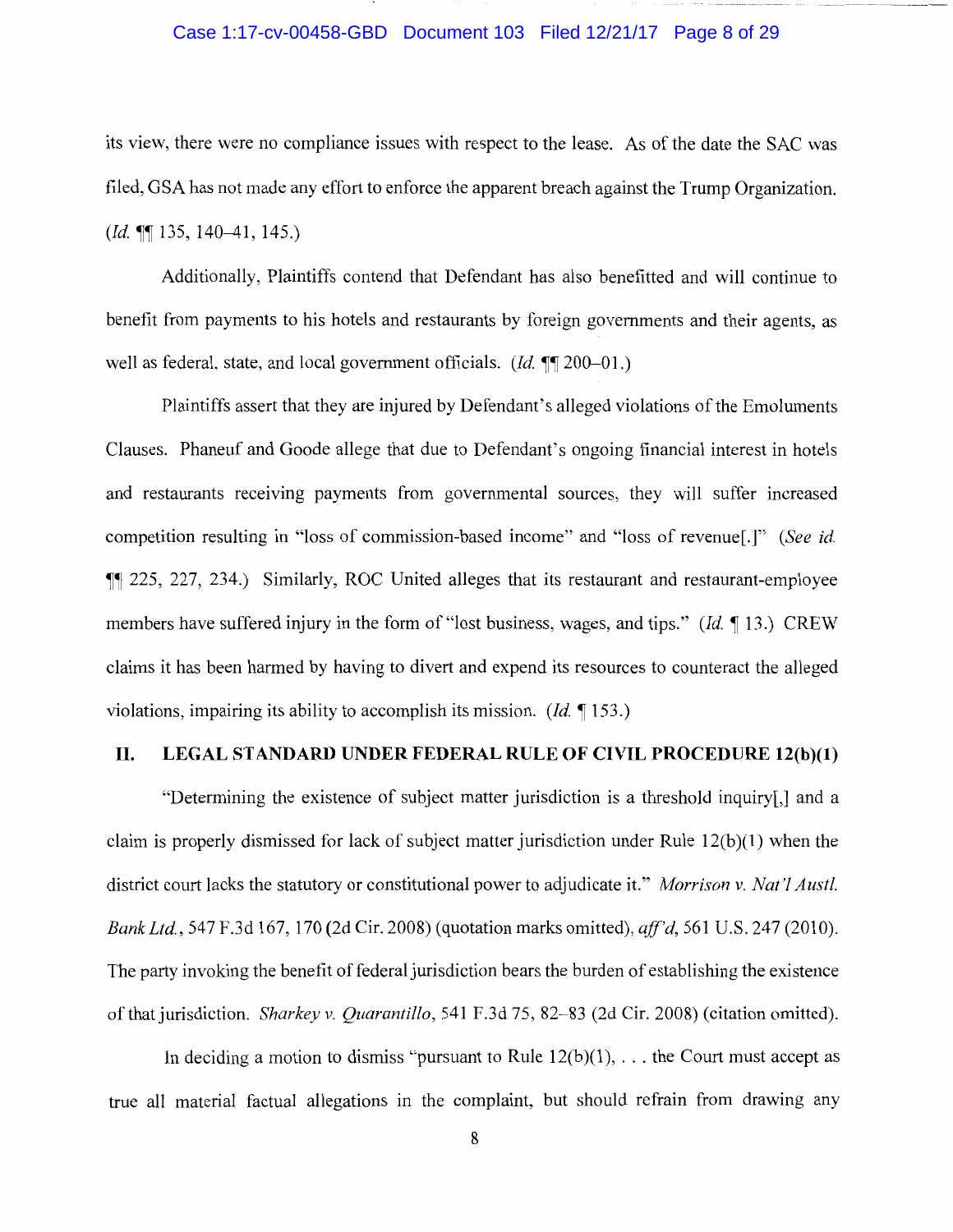#### Case 1:17-cv-00458-GBD Document 103 Filed 12/21/17 Page 9 of 29

inferences in favor of the party asserting jurisdiction." *People United for Children, Inc. v. City of New York,* 108 F. Supp. 2d 275, 283 (S.D.N.Y. 2000) (citingAtl. *Mut. Ins. Co. v. Balfour Maclaine Int'l Ltd.*, 968 F.2d 196, 198 (2d Cir. 1992)). "[U]nder Rule 12(b)(1), [a court is] permitted to rely on non-conclusory, non-hearsay statements outside the pleadings." *MES., Inc. v. Snell,* 712 F.3d 666, 671 (2d Cir. 2013).

## **III. STANDING**

Central to the question of whether this Court has subject-matter jurisdiction over this case is whether Plaintiffs have legal standing to sue. *See Cortlandt St. Recovery Corp. v. Hellas Telecomms.* I, *S.a.r.l,* 790 F.3d 411, 416-17 (2d Cir. 2015). Indeed, "[n]o principle is more fundamental to the judiciary's proper role in our system of government than the constitutional limitation of federal-court jurisdiction to actual cases or controversies." *Raines v. Byrd,* 521 U.S. 811, 818 (1997). As the Supreme Court has explained, "[t]he law of Article III standing, which is built on separation-of-powers principles, serves to prevent the judicial process from being used to usurp the powers of the political branches[,]" *Clapper v. Amnesty Int 'l USA,* 568 U.S. 398, 408 (2013), and "ensure[s] that federal courts do not exceed their authority as it has been traditionally understood." *Spokeo, Inc. v. Robins,* 136 S. Ct. 1540, 1547 (2016). Accordingly, the standing inquiry is "especially rigorous" where, as here, "reaching the merits of the dispute would force [this Court] to decide whether an action taken by one of the other two branches of the Federal Government was unconstitutional." *Clapper,* 568 U.S. at 408 (citation and quotation marks omitted).

The "irreducible constitutional minimum of standing" consists of three clements: "(I) 'an injury in fact' to 'a legally protected interest' that is both '(a) concrete and particularized, and (b) actual or imminent, not conjectural or hypothetical,' (2) 'a causal connection between the injury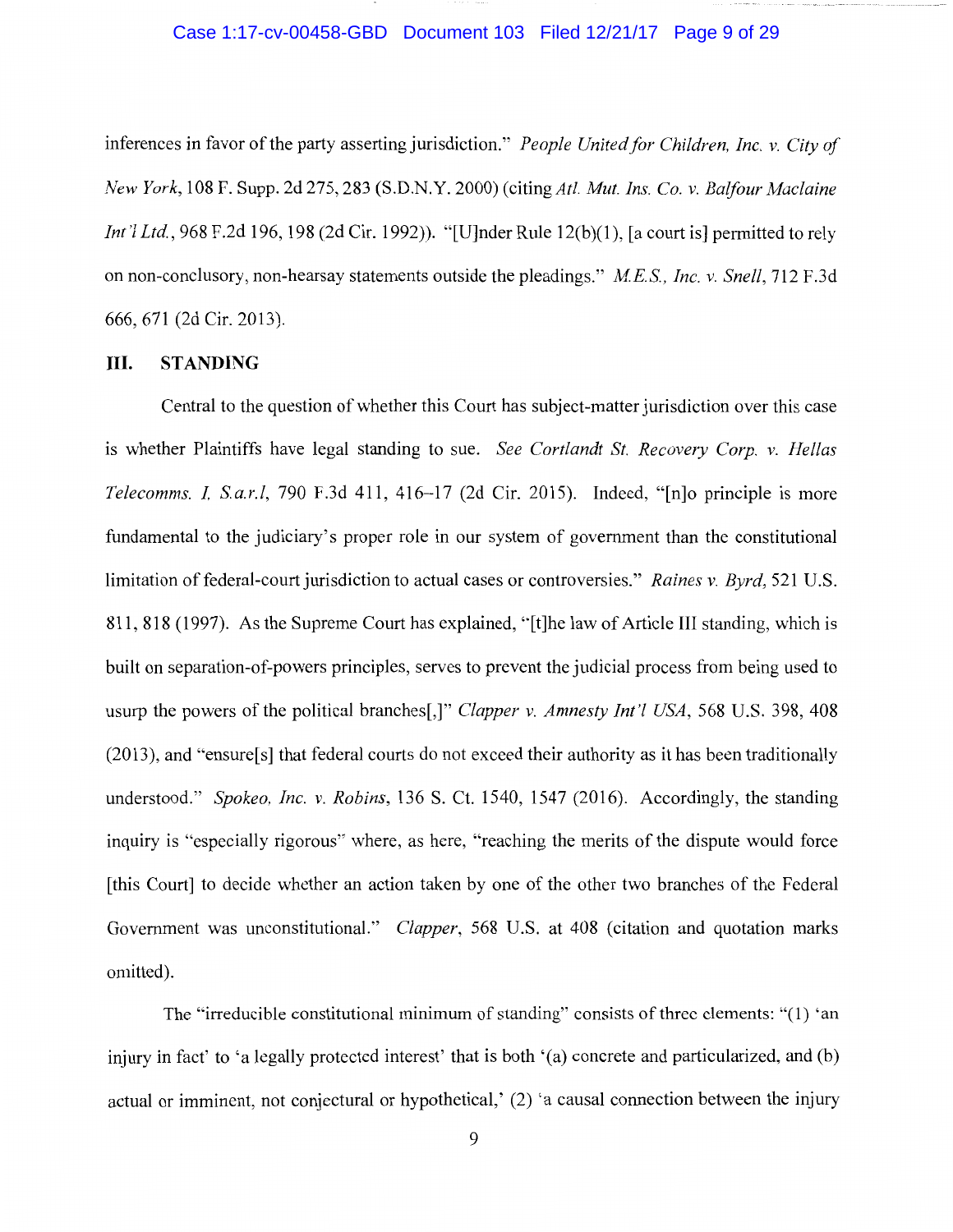### Case 1:17-cv-00458-GBD Document 103 Filed 12/21/17 Page 10 of 29

and the conduct complained of,' and (3) that it is 'likely, as opposed to merely speculative, that the injury will be redressed by a favorable decision."' *Crupar-Weinmann v. Paris Baguette Am., Inc.,* 861 F.3d 76, 79 (2d Cir. 2017) (quoting *Lujan v. Defenders of Wildlife,* 504 U.S. 555, 560-61 (1992)). As the parties invoking this Court's jurisdiction, Plaintiffs bear the burden of establishing standing, and at the pleading stage, they must do so by "clearly alleg[ing] facts demonstrating each element." *Spokeo,* 136 S. Ct. at 1547 (citation omitted).

## **A. ROC United, Phaneuf, and Goode Lack Article III Standing**

Defendant contends that Plaintiffs ROC United, Phaneuf, and Goode (the "Hospitality Plaintiffs") lack standing to bring their claims and that their alleged injuries do not fall within the zone of interests of the Emoluments Clauses. (Mot. at 8-26.)

## 1. The Hospitality Plaintiffs' Competitor Standing Argument Fails

The Hospitality Plaintiffs attempt to rely on the competitor standing doctrine to establish injury in fact. Defendant argues that these Plaintiffs lack competitor standing because they fail to establish that the challenged governmental activity has caused "an actual or imminent increase in competition, which increase ... will almost certainly cause an injury in fact." (Mot. at 20-21 (citing *Sherley v. Sebelius,* 610 F.3d 69, 73 (D.C. Cir. 2010)).)

"The Supreme Court has found cognizable injuries to economic competitors." *In re US. Catholic Conference,* 885 F.2d 1020, 1029 (2d Cir. 1989) (citation omitted); *see Clarke v. Sec. Indus. Ass'n,* 479 U.S. 388, 403 (1987); *Ass'n of Data Processing Serv. Orgs., Inc. v. Camp,* 397 U.S. 150, 152 (1970)). The doctrine of competitor standing recognizes that economic actors "suffer [an] injury in fact when agencies lift regulatory restrictions on their competitors or otherwise allow increased competition against them." *Sherley,* 610 F.3d at 72 (citation and quotation marks omitted).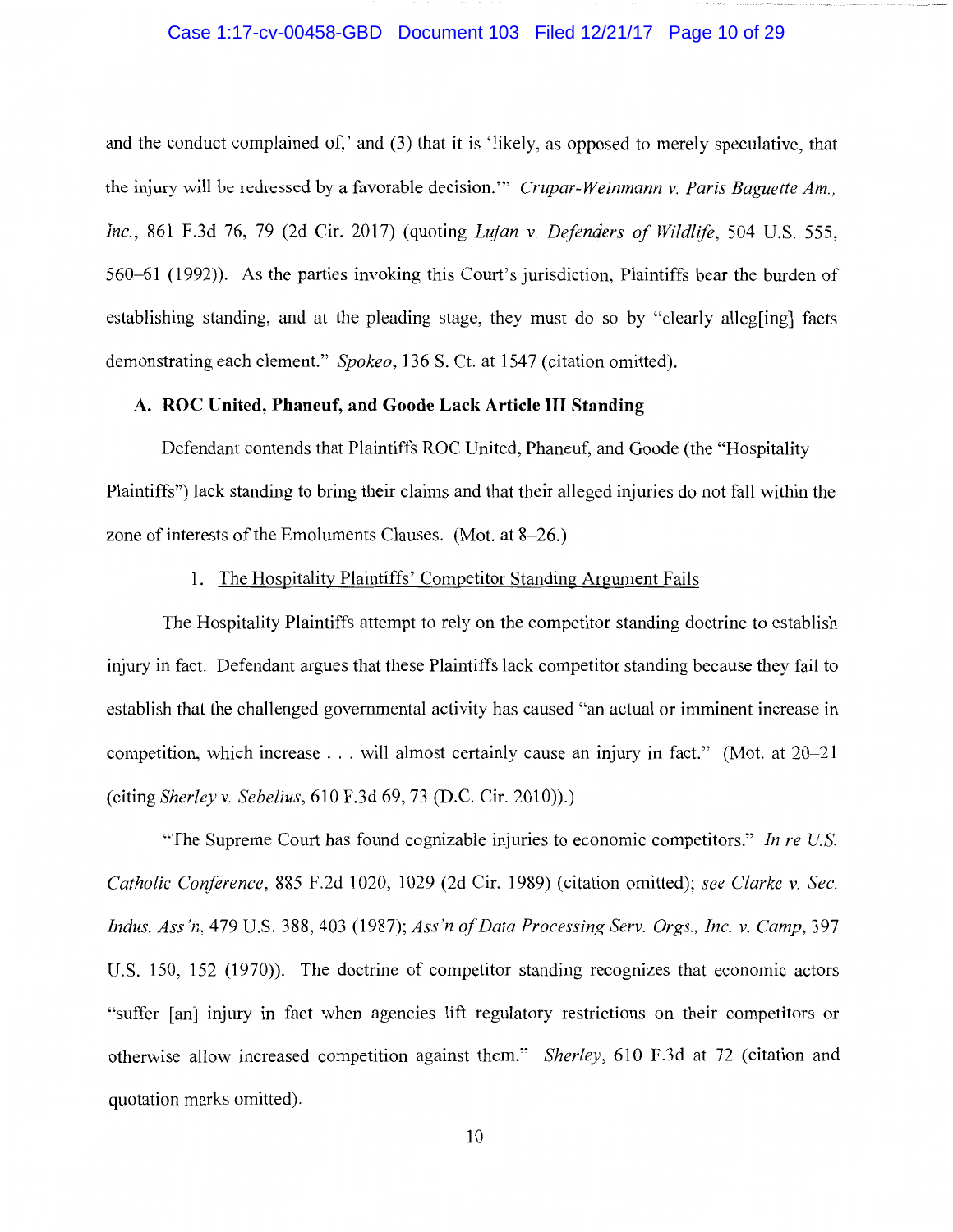## Case 1:17-cv-00458-GBD Document 103 Filed 12/21/17 Page 11 of 29

The doctrine traces its origin to a time when financial institutions started diversifying their service offerings and began competing with firms that had traditionally provided those services. For instance, in *Data Processing,* an association of data processing service providers challenged a ruling by the Comptroller of the Currency of the United States allowing banks to provide such services and compete in the same market. 397 U.S. at 151. The Court held that the association had standing to bring its claim because it properly alleged that the rule caused plaintiffs "injury in fact" in the form of future and actual loss of profits. *Id.* at 152; *see also Clarke,* 479 U.S. at 403 (granting standing to trade association composed of securities brokers, dealers, and underwriters to challenge governmental ruling that banks could act as discount brokers); *Inv. Co. Inst. v. Camp,*  401 U.S. 617, 620-21 (1971) (granting standing to association of open-end investment companies to challenge ruling that allowed bank entry into the field of collective investment funds); *Arnold Tours, Inc. v. Camp,* 400 U.S. 45, 46 (1970) (holding travel agents had standing to challenge ruling to permit banks to offer travel services).

The Hospitality Plaintiffs argue that the competitor standing doctrine only requires a plaintiff to '"show that he personally competes in the same arena' with the party to whom the defendant has unlawfully bestowed a benefit." (Pls.' Mem. of Law in Opp'n to Mot. ("Opp'n"), ECF No. 57, at 11.) They allege that they compete for government business in the Washington D.C. and New York City restaurant and hotel markets and that they have and will be harmed "due to foreign states, the United States, or state or local governments patronizing establishments with financial connections to Defendant rather than" Plaintiffs. *(See SAC ¶ 13, 17, 19, 194, 198, 227,* 234.) Defendant argues that the Hospitality Plaintiffs' allegations are far too speculative to give rise to competitor standing and that they have failed to sufficiently allege that they "personally compete[]" with Defendant's hotels and restaurants. (Mot. at 21 (citing *US. Catholic Conference,*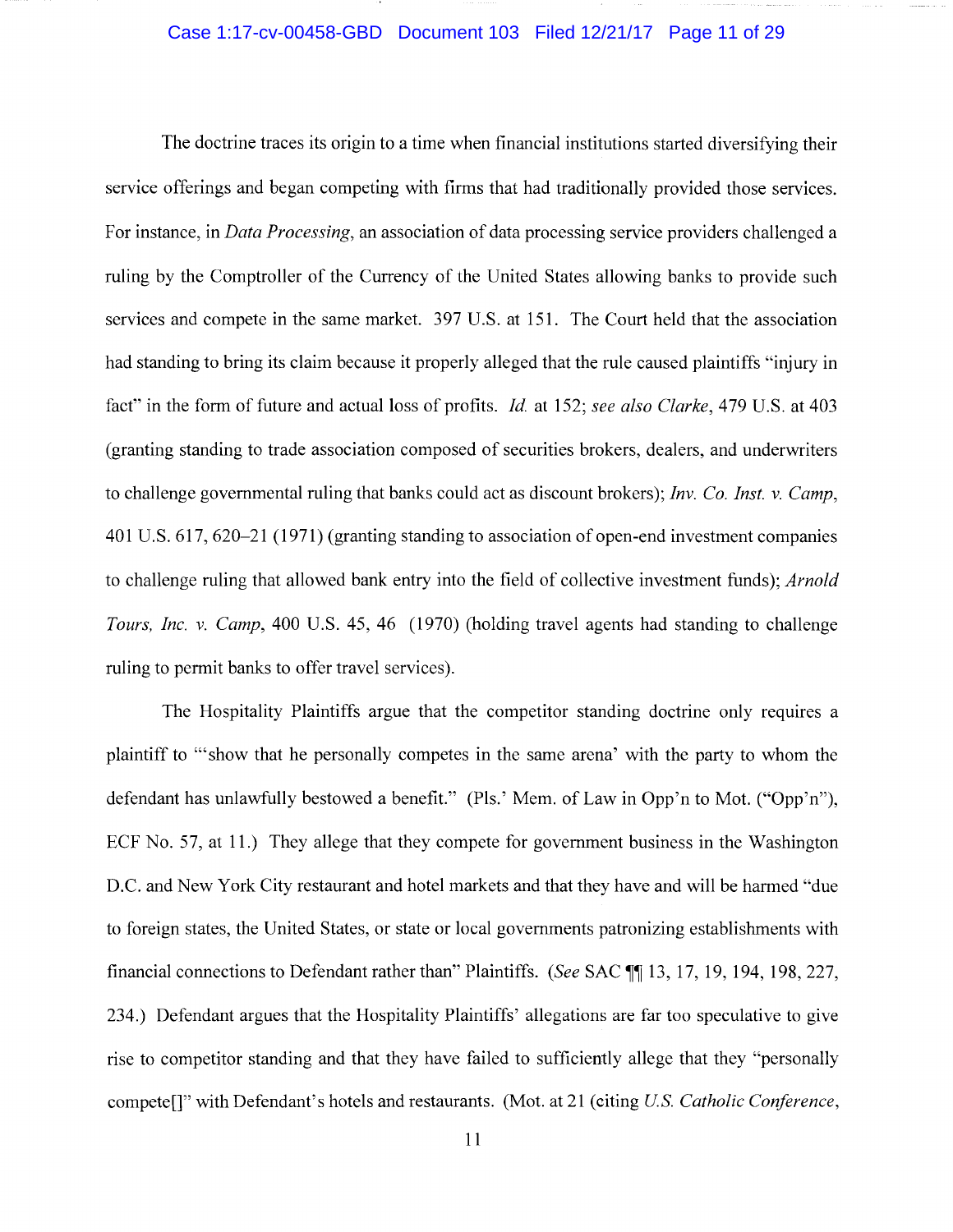#### Case 1:17-cv-00458-GBD Document 103 Filed 12/21/17 Page 12 of 29

885 F .2d at 1029).) In response, the Hospitality Plaintiffs cite declarations from, among others, Goode, ROC United's restaurant members, and industry experts explaining how and in which ways they compete with Defendant's businesses. *(See, e.g.,* Opp'n at 17-18.)

Plaintiffs have failed to properly allege that Defendant's actions *caused* Plaintiffs competitive injury and that such an injury is *redressable* by this Court. As noted, Article III "requires that a federal court act only to redress injury that fairly can be traced to the challenged action of the defendant," and for which "prospective relief will remove the harm." *Simon v.* E. *Ky. Welfare Rights Org.,* 426 U.S. 26, 41-42, 45 (1976); *see also Liberty Glob. Logistics LLC v. US. Mar. Admin.,* No. 13-CV-0399 (ENV), 2014 WL 4388587, at \*5-6 (E.D.N.Y. Sept. 5, 2014) (finding plaintiff had established an injury in fact due to the "well-established concept of competitors' standing" but nonetheless dismissing certain claims for lack of causation) (citation omitted).

In *Simon,* the plaintiffs were indigent individuals and organizations representing indigents who challenged an IRS rule allowing favorable tax treatment to a nonprofit hospital that only offered emergency-room services to indigents. 426 U.S. at 28. The plaintiffs argued that the IRS rule caused them injury because it "encouraged" hospitals to deny other services to indigents. *Id.* at 42. The Court held that this alleged injury lacked traceability and redressability because of intervening causal factors. The Court found it "purely speculative whether ... denials of service ... [could] fairly ... be traced to petitioners' 'encouragement' or instead result [ed] from decisions made by the hospitals without regard to the tax implications." *Id* at 42-43. The Court found it "equally speculative" to conclude that "victory in this suit would result in [plaintiffs] receiving the hospital treatment they desire." *Id.* at 43, 45-46. Rather than increasing access for indigent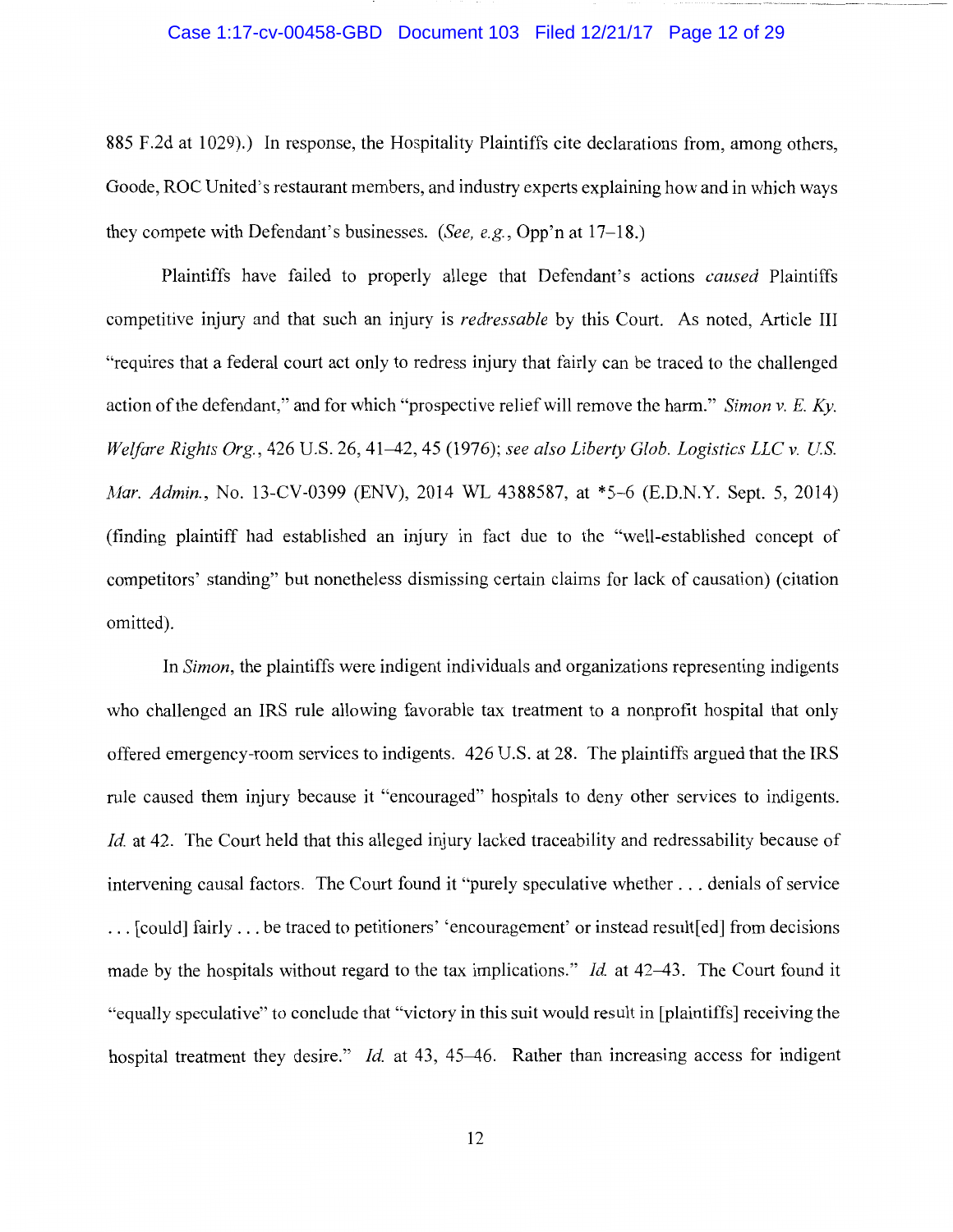#### Case 1:17-cv-00458-GBD Document 103 Filed 12/21/17 Page 13 of 29

patients, hospitals could simply discontinue such programs altogether and become profit-funded institutions, thereby exacerbating plaintiffs' injury. *Id.* at 45-46.

Here, the Hospitality Plaintiffs argue that Defendant has adopted "policies and practices that powerfully *incentivize* government officials to patronize his properties in hopes of winning his affection." (Opp 'n at 16 (emphasis added).) Yet, as in *Simon,* it is wholly speculative whether the Hospitality Plaintiffs' loss of business is fairly traceable to Defendant's "incentives" or instead results from government officials' independent desire to patronize Defendant's businesses. Even before Defendant took office, he had amassed wealth and fame and was competing against the Hospitality Plaintiffs in the restaurant and hotel business. It is only natural that interest in his properties has generally increased since he became President. As such, despite any alleged violation on Defendant's part, the Hospitality Plaintiffs may face a tougher competitive market overall. Aside from Defendant's public profile, there are a number of reasons why patrons may choose to visit Defendant's hotels and restaurants including service, quality, location, price and other factors related to individual preference. Therefore, the connection between the Hospitality Plaintiffs' alleged injury and Defendant's actions is too tenuous to satisfy Article Ill's causation requirement. *Bennett v. Spear,* 520 U.S. 154, 167 (1997) (to establish standing, "the injury must be fairly traceable to the challenged action of the defendant, and not the result of the independent action of some third party not before the court") (citing *Lujan,* 504 U.S. at 560-61); *Clapper,* 568 U.S. at 413 ("[W]e have been reluctant to endorse standing theories that require guesswork as to how independent decisionmakers will exercise their judgment.")

Moreover, the Hospitality Plaintiffs cannot establish "that it [is] likely, as opposed to merely speculative, that the injury will be redressed by a favorable decision." *Bennett,* 520 U.S. at 167 (citation omitted). Plaintiffs seek an injunction preventing Defendant from violating the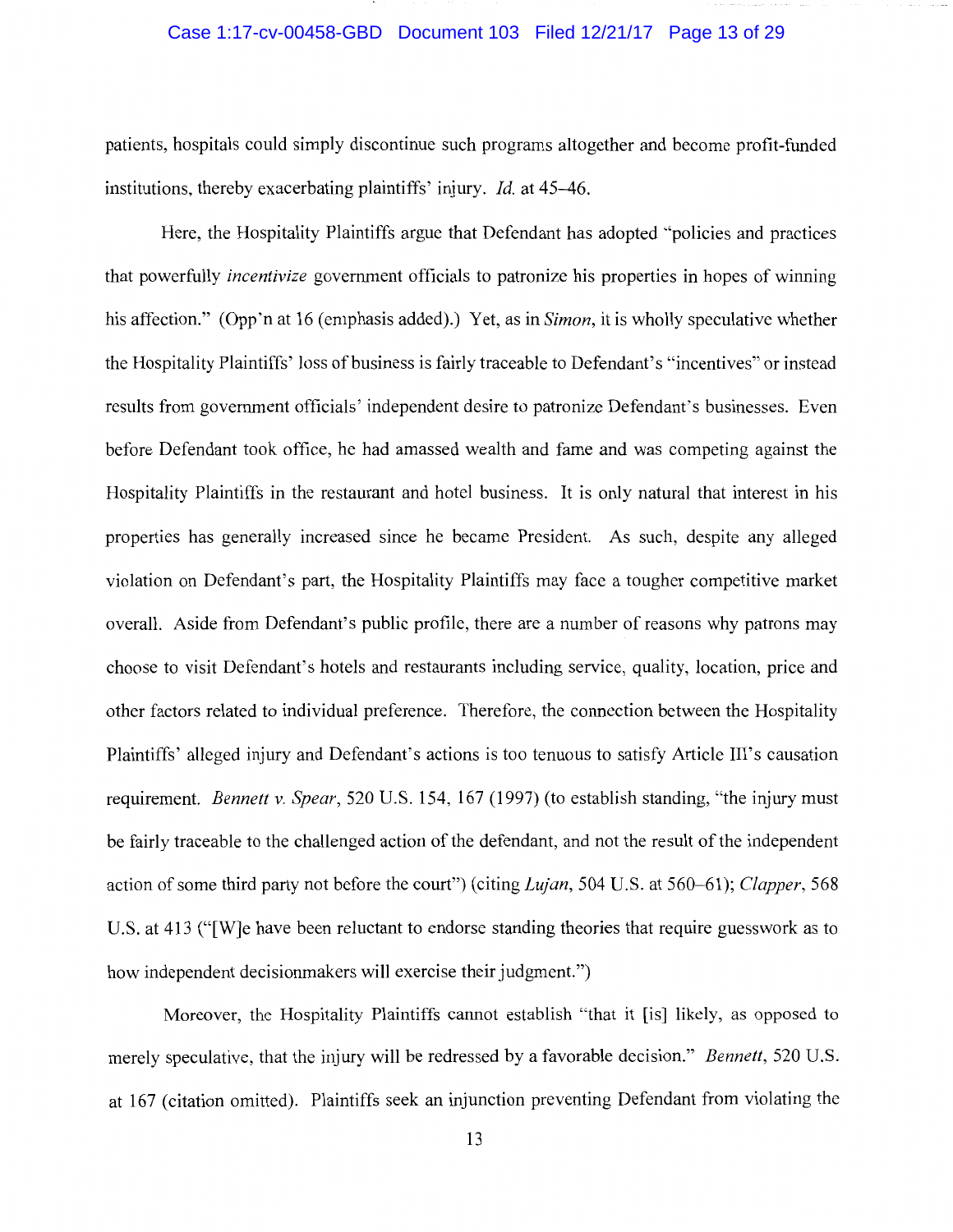### Case 1:17-cv-00458-GBD Document 103 Filed 12/21/17 Page 14 of 29

Emoluments Clauses. (SAC  $\llbracket 20.$ ) They argue that such injunction would "stop[] the source of intensified competition [and] provide redress." (Opp'n at 26.) Even if it were determined that the Defendant personally accepting any income from the Trump Organization's business with foreign and domestic governments was a violation of the Emoluments Clauses, it is entirely "speculative," *Bennett,* 520 U.S. at 167, what effect, if any, an injunction would have on the competition Plaintiffs claim they face. $3$ 

Plaintiffs are likely facing an increase in competition in their respective markets for business from all types of customers—government and non-government customers alike—and there is no remedy this Court can fashion to level the playing field for Plaintiffs as it relates to overall competition. Were Defendant not to personally accept any income from government business, this Court would have no power to lessen the competition inherent in any patron's choice of hotel or restaurant. As explained more fully below, the Emoluments Clauses prohibit Defendant from receiving gifts and emoluments. They do not prohibit Defendant's businesses from competing directly with the Hospitality Plaintiffs. Furthermore, notwithstanding an injunction from this Court, Congress could still consent and allow Defendant to continue to accept payments from foreign governments in competition with Plaintiffs.

Thus, while a court order enjoining Defendant may stop his alleged constitutional violations, it would not ultimately redress the Hospitality Plaintiffs' alleged competitive injuries.4

<sup>&</sup>lt;sup>3</sup> For example, even if Defendant honored his pledge to establish a trust and donate all profits from foreign governments' business to the U.S. Treasury, (Mot. at 5; see also SAC  $\P$  43-44), foreign government officials may still patronize Defendant's restaurants and hotels.

<sup>4</sup> ROC United contends that it has associational standing to bring this lawsuit because it has alleged that its members have been "injured by the [D]efendant's distortion of competition." (Opp'n at 24-25.) To have associational standing, a plaintiff organization must meet the following requirements: "(a) its members would otherwise have standing to sue in their own right; (b) the interests it seeks to protect are germane to the organization's purpose; and (c) neither the claim asserted nor the relief requested requires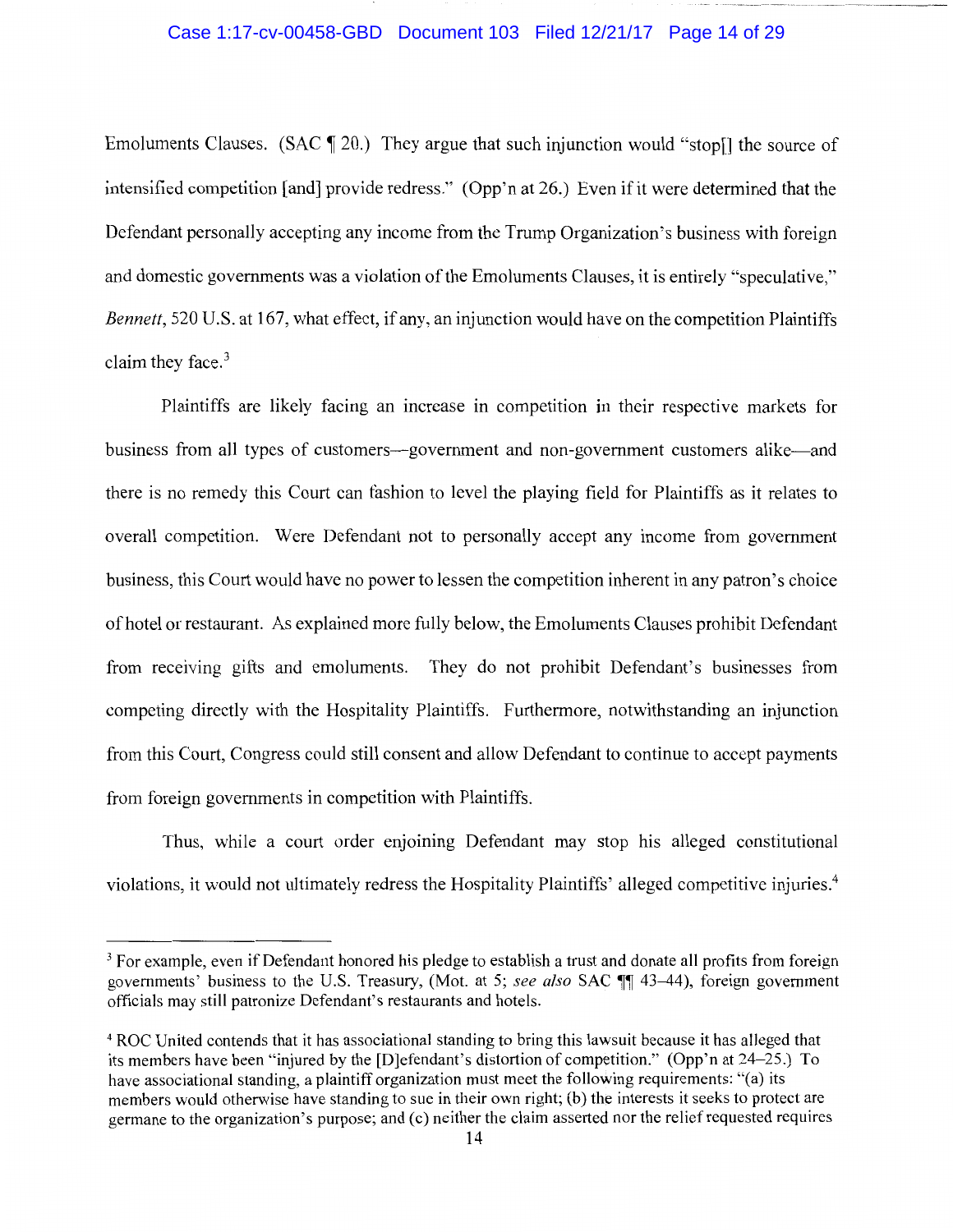## 2. The Hospitality Plaintiffs' Competitive Injuries Do Not Fall Within the Zone of Interests of the Emoluments Clauses

The zone of interests doctrine demonstrates that the Hospitality Plaintiffs are not the right parties to bring a claim under the Emoluments Clauses. Beyond the Article III requirements, "the federal judiciary has also adhered to a set of prudential principles that bear on the question of standing." *Valley Forge Christian Coll. v. Ams. United for Separation of Church and State, Inc.,*  454 U.S. 464, 474 (1982). "One of these is the requirement that the plaintiff establish that the injury he complains of *(his* aggrievement, or the adverse effect *upon him)* falls within the zone of interests sought to be protected by the statut[ e] [or constitutional guarantee] whose violation forms the legal basis for his complaint." *Wyoming v. Oklahoma,* 502 U.S. 437, 468-69 (1992) (emphases in original) (citation and quotation marks omitted). While it is true that the "zone of interests" test first appeared in cases brought under the Administrative Procedure Act, 5 U.S.C. § 702, *see Data Processing,* 397 U.S. at 153, the Supreme Court has "made clear that the same test similarly applies to claims under the Constitution in general[.]" *Wyoming,* 502 U.S. at 469. In fact, the Supreme Court has "indicated that it is *more* strictly applied when a plaintiff is proceeding under a constitutional ... provision instead of the generous review provisions of the AP A." *Id.* (emphasis in original) (citation and quotation marks omitted).

Nothing in the text or the history of the Emoluments Clauses suggests that the Framers intended these provisions to protect anyone from competition. The prohibitions contained in these Clauses arose from the Framers' concern with protecting the new government from corruption and undue influence. Indeed, at the time of the Founding, the new republic was conscious of the

the participation of individual members in the lawsuit." *Hunt v. Wash. State Apple Advert. Comm 'n,* 432 U.S. 333, 343 (1977). ROC United lacks associational standing because none of its members—neither the restaurants nor restaurant workers-allege an injury in fact caused by Defendant's alleged Emoluments Clause violations that will likely be redressed by a favorable decision.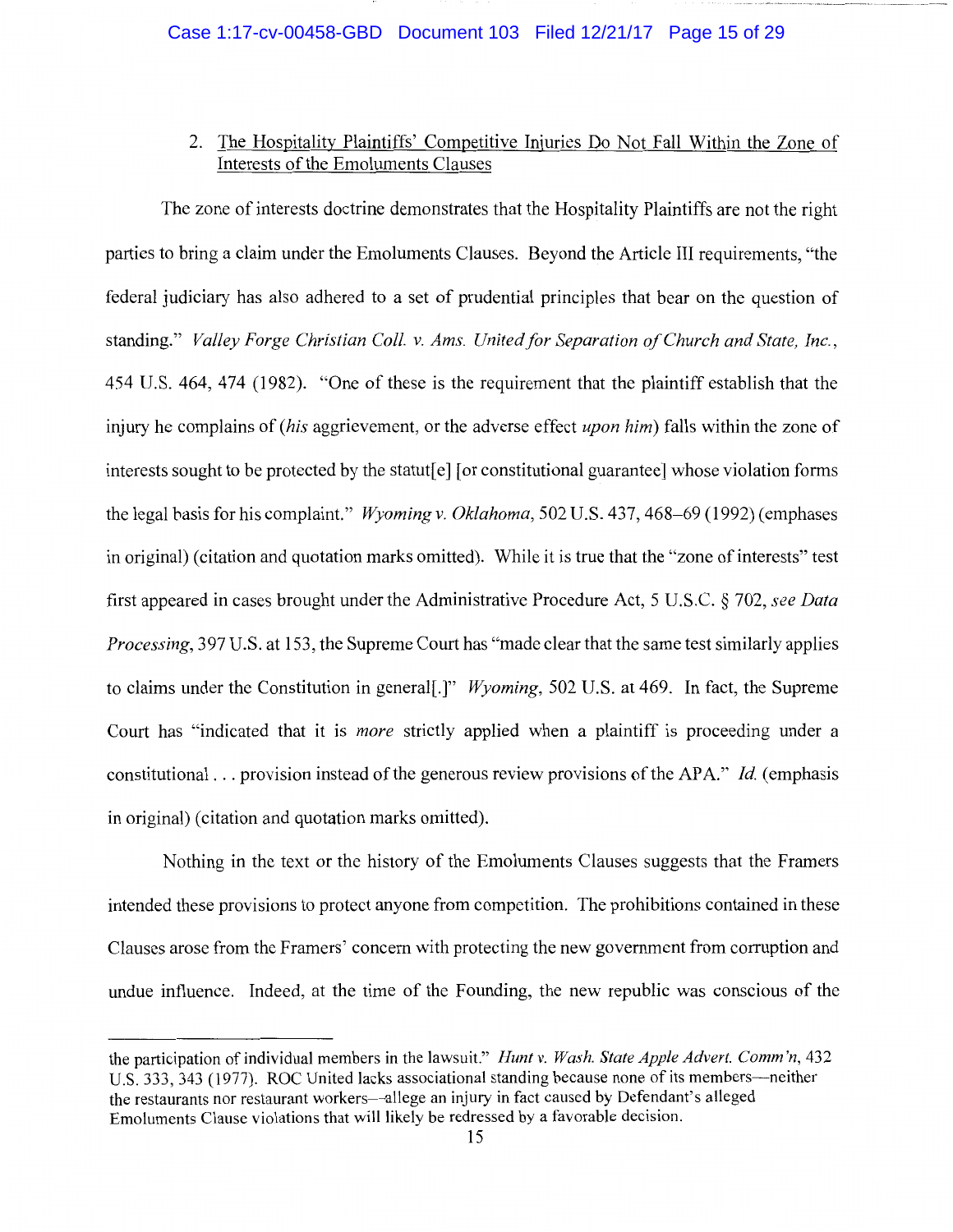### Case 1:17-cv-00458-GBD Document 103 Filed 12/21/17 Page 16 of 29

European custom of bestowing gifts and money on foreign officials. The Framers, who fought a war to gain their independence from British rule, wanted government officials to avoid future undue influence. As Edmund J. Randolph explained at the Virginia Ratifying Convention,

> The [Foreign Emoluments Clause] restrains any person in office from accepting of any present or emolument, title or office, from any foreign prince or state .... This restriction is provided to prevent corruption.

Jonathan Elliot, *The Debates in the Several State Conventions on the Adoption of the Federal Constitution,* 465-66 (2d ed. 1891); *(see also* Br. of Former Gov't Ethics Officers as Amici Curiae Supporting Pls., ECF No. 71-1, at 1 (stating that the Clauses "are an important check on corruption, and a beacon for good governance.").)

The Framers were not only concerned with foreign corruption, but they were also wary of undue influence from within. To ensure the president's independence from the states and additional financial incentives from the federal government, the Framers included in the Constitution the Domestic Emoluments Clause. That clause was meant to ensure that the president has "no pecuniary inducement to renounce or desert the independence intended for him by the Constitution." The Federalist No. 73 (Alexander Hamilton). Evidently, the Framers were concerned that

> [T]he legislature, with a discretionary power over the salary and emoluments of the [president], could render him as obsequious to their will as they might think proper to make him. They might, in most cases, either reduce him by famine, or tempt him by largesses, to surrender at discretion his judgment to their inclinations.

*Id.* The Clause also helps to ensure presidential impartiality among the states given that "[n]either the Union, nor any of its members, will be at liberty to give, nor will he be at liberty to receive, any other emolument than that which may have been determined by the first act." *Id.*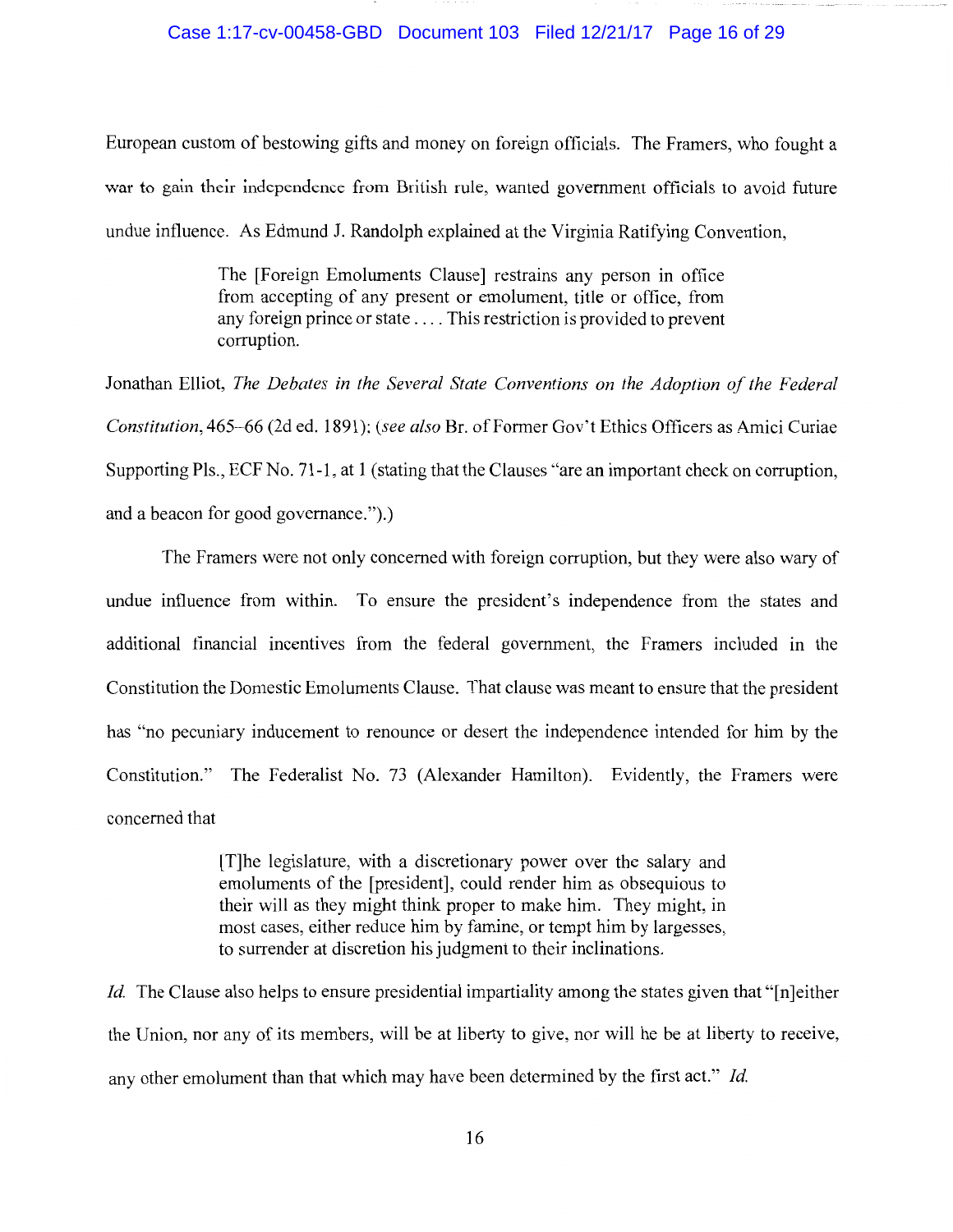#### Case 1:17-cv-00458-GBD Document 103 Filed 12/21/17 Page 17 of 29

Given this history, there can be no doubt that the intended purpose of the Foreign Emoluments Clause was to prevent official corruption and foreign influence, while the Domestic Emoluments Clause was meant to ensure presidential independence. Therefore, the Hospitality Plaintiffs' theory that the Clauses protect them from increased competition in the market for government business must be rejected, especially when (1) the Clauses offer no protection from increased competition in the market for *non-government* business and (2) with Congressional consent, the Constitution allows federal officials to accept foreign gifts and emoluments, *regardless* of its effect on competition. With Congress's consent, the Hospitality Plaintiffs could still face increased competition in the market for foreign government business but would have no cognizable claim to redress in court. There is simply no basis to conclude that the Hospitality Plaintiffs' alleged competitive injury falls within the zone of interests that the Emoluments Clauses sought to protect.

The Hospitality Plaintiffs therefore lack Article III standing.

#### **B. CREW Fails to Adequately Allege an Injury In Fact**

Defendant contends that Plaintiff CREW's claims should be dismissed because it has failed to adequately allege an injury in fact and thus also lacks standing to sue. (Mot. at 8.) An organization like CREW can have standing in one of two ways. As noted, an organization may have associational standing to sue on behalf of its members if some particular member of the organization would have had standing to bring the suit individually. *N. Y Civil Liberties Union v. N. YC. Transit Auth.,* 684 F.3d 286, 294 (2d Cir. 2012). Alternatively, an organization "may have standing in its own right to seek judicial relief from injury to itself and to vindicate whatever rights and immunities the association itself may enjoy." *Warth v. Seldin,* 422 U.S. 490, 511 (1975). "Under this theory of 'organizational' standing, the organization is just another person-albeit a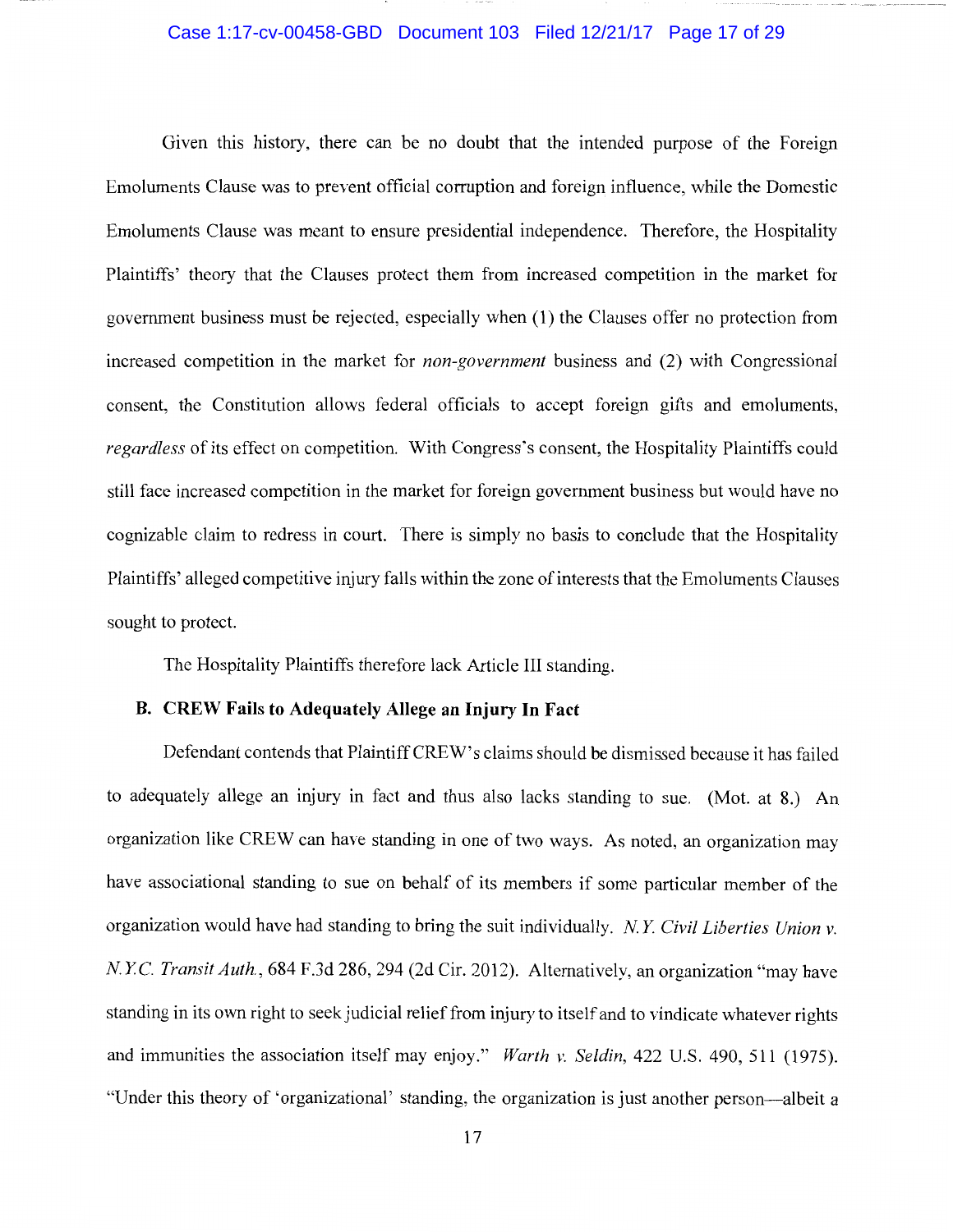## Case 1:17-cv-00458-GBD Document 103 Filed 12/21/17 Page 18 of 29

legal person-seeking to vindicate a right." *N. Y Civil Liberties Union,* 684 F.3d at 294. In either case, "the organization must 'meet the same standing test that applies to individuals by showing [an] actual or threatened injury in fact that is fairly traceable to the alleged illegal action and likely to be redressed by a favorable court decision."' *Irish Lesbian* & *Gay Org. v. Guiliani,* 143 F .3d 638, 649 (2d Cir. 1998) (quoting *Spann v. Colonial Vill., Inc.,* 899 F.2d 24, 27 (D.C. Cir. 1990)). In other words, "[a]n organization's abstract concern with a subject that could be affected by an adjudication does not substitute for the concrete injury required by Art. III." *Simon,* 426 U.S. at 40.

CREW does not allege that it has any members whose interests it seeks to represent here, nor does it otherwise purport to have associational standing. Rather, it asserts it has standing to bring this action because it suffers an injury in its own right, namely a "diversion[] of CREW's communications, legal, and research resources ... and [the] impairment of its programmatic functions." (Opp'n at 27.) CREW claims that by accepting payments to his businesses that are "rarely public," Defendant has deprived it of information concerning the financial support he receives from various governmental sources, "necessitating time consuming, more expensive, and less effective research to maintain its work." *(Id.)* CREW also asserts that it has had to devote significant resources to identify and counteract Defendant's alleged violations of the Emoluments Clauses, including through the use of "every member of CREW's research team on a near-daily basis" and "the hiring of two additional senior attorneys," as well as its efforts to explain the alleged violations to stakeholders, including the press, and assist and counsel others in counteracting Defendant's alleged violations. *(Id.* at 28.) CREW claims that these expenditures have all come "at the detriment of CREW's efforts to perform mission-critical work that it would otherwise perform." *(Id.)*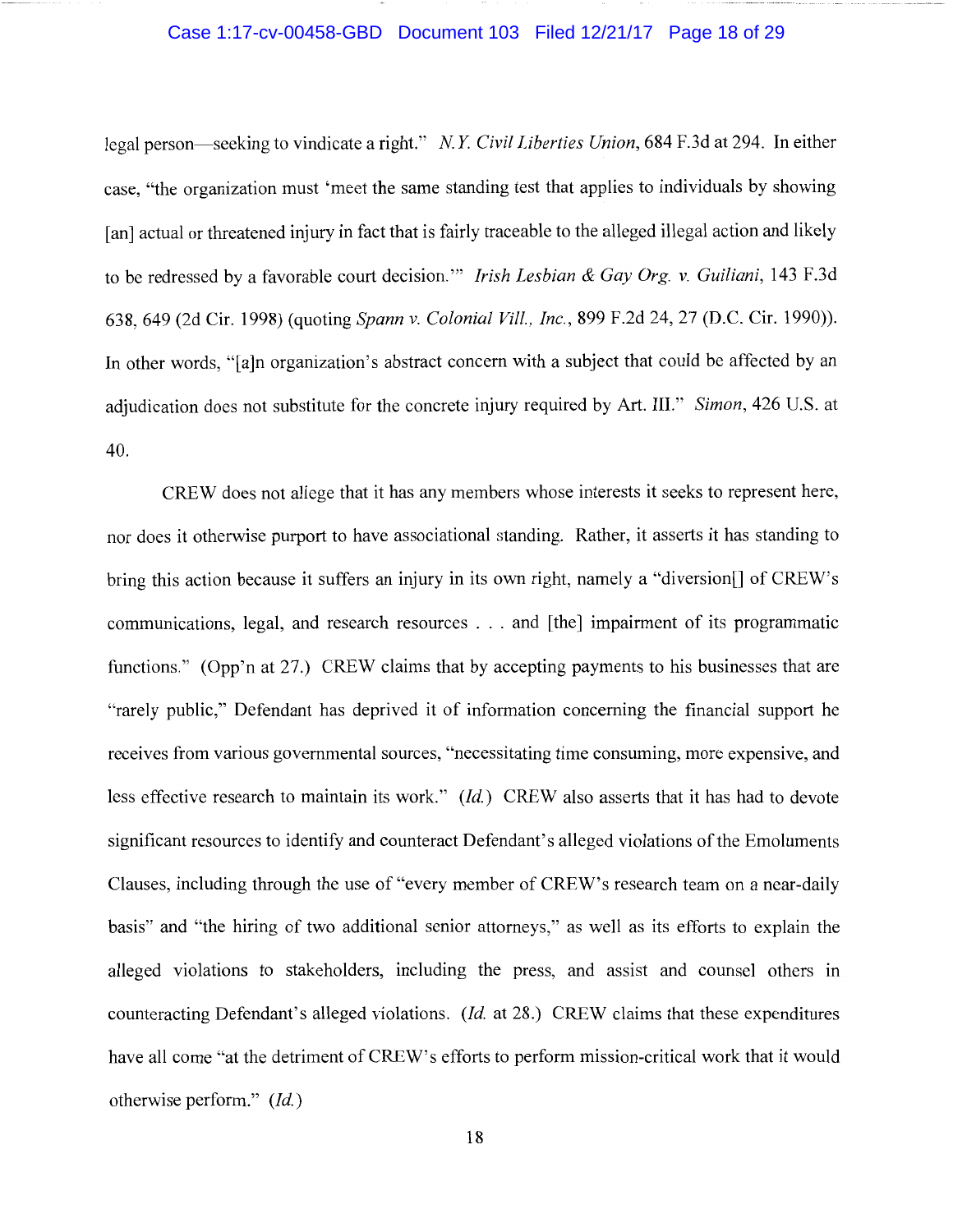#### Case 1:17-cv-00458-GBD Document 103 Filed 12/21/17 Page 19 of 29

Defendant argues that CREW lacks standing because it fails to allege sufficient injury in fact resulting from Defendant's alleged violations of the Emoluments Clauses. (Mot. at 8.) In particular, Defendant claims that CREW's voluntary diversion of resources, and the type of injury it claims to have suffered as a result, is "self-inflicted" and too abstract to confer standing. *(Id.* at  $8-9.$ )

CREW's organizational standing argument relies principally on the Supreme Court's decision in *Havens Realty Corp. v. Coleman,* 455 U.S. 363 (1982), and its progeny. In *Havens,*  Housing Opportunities Made Equal ("HOME"), a nonprofit corporation, brought suit alleging that the defendants tried to steer members of racial and ethnic groups to buildings occupied primarily by members of the same groups and away from buildings and neighborhoods inhabited primarily by members of other races or groups in violation of the Fair Housing Act of 1968. *Id.* at 366-67  $\&$  n.1. The organization's mission was to increase equal opportunity in housing through, among other ways, operating a housing counseling service and investigating and referring complaints concerning housing discrimination. HOME argued that it had standing because these activities were frustrated by the defendants' conduct. *Id.* at 368-69. The Court held that HOME would suffer an injury in fact if the defendants' racial steering practices "perceptibly impaired" its ability to provide counseling and referring services to its members: "[ s ]uch concrete and demonstrable injury to the organization's activities—with the consequent drain on the organization's resources-constitutes far more than simply a setback to the organization's abstract social interests[.]" *Id.* at 379.

Following *Havens,* the Second Circuit has held that an organization has standing where the defendant's conduct or policy interferes with or burdens an organization's ability to carry out its usual activities. *See, e.g., Centro de la Comunidad Hispana de Locust Valley v. Town of Oyster*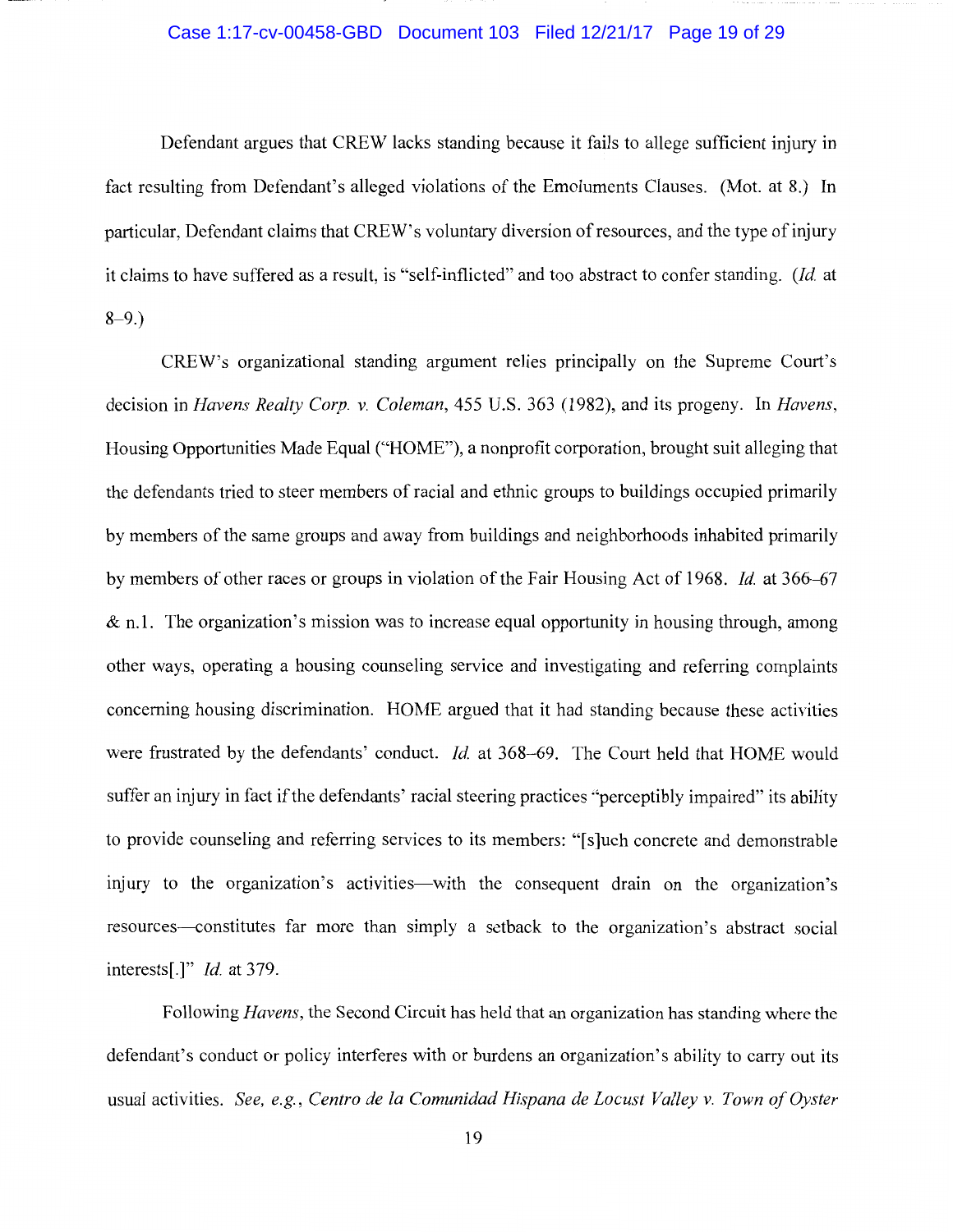#### Case 1:17-cv-00458-GBD Document 103 Filed 12/21/17 Page 20 of 29

*Bay,* 868 F .3d 104, 110 (2d Cir. 2017) ("[I]f the Ordinance achieves one of its principal objectives-disbursement of day laborers-[the organization] will inevitably face increased difficulty in meeting with and organizing those laborers."); *NY Civil Liberties Union,* 684 F.3d at 295 (the organization's ability to represent its clients in administrative hearings was "impeded" by the defendant's policy barring public access to such hearings). These decisions found organizational standing under *Havens* appropriate where there was a clear, articulable nexus between the challenged conduct or policy and its effects on the organization's ability to carry out specific functions within its purview.

Other Second Circuit decisions have extended *Havens* beyond the circumstance where an organization's activities are impaired *per se.* Those cases establish that an organization has standing where it is forced to expend resources to prevent some adverse or harmful consequence on a well-defined and particularized class of individuals. *See, e.g., Centro,* 868 F .3d at 110 (a local ordinance regulating the ability of day laborers to solicit employment will "force" the organization to expend greater resources since "if the laborers are dispersed, it will be more costly to reach them"); *Olsen v. Stark Homes, Inc.,* 759 F.3d 140, 158 (2d Cir. 2014) (the plaintiff, a nonprofit corporation devoted to fair-housing advocacy and counseling, expended resources to investigate its clients' housing discrimination claims and advocate on their behalf); *Mental Disability Law Clinic, Touro Law Ctr. v. Hogan,* 519 F. App'x 714, 716-17 (2d Cir. 2013) (the plaintiff organization expended resources to challenge the state mental health agency's policy of asserting counterclaims for outstanding treatment charges against patients who sued the agency and thereby discouraged patients from bringing such suits). Though the plaintiff organizations in these cases each pressed somewhat different claims, the common thread is clear: an organization was compelled to act, "with a consequent drain on [its] resources[,]" *Havens,* 455 U.S. at 379, to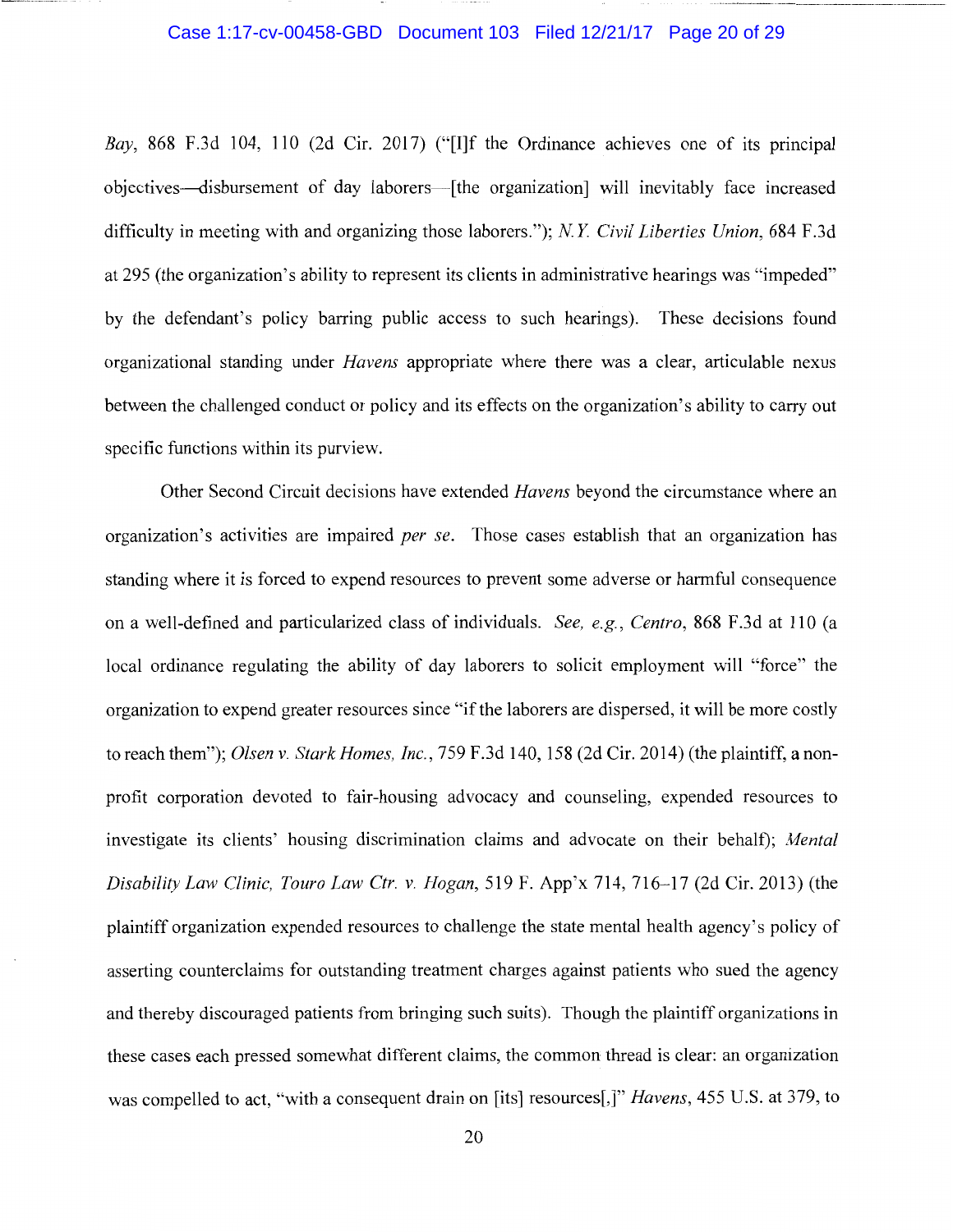#### Case 1:17-cv-00458-GBD Document 103 Filed 12/21/17 Page 21 of 29

remedy and counter the adverse consequences flowing from the defendant's conduct or policy. Put differently, the organization's expenditure of resources is prompted by a desire to prevent or limit some harm to a "legally protected interest." *Lujan,* 504 U.S. at 560.

Here, CREW fails to allege either that Defendant's actions have impeded its ability to perform a particular mission-related activity, or that it was forced to expend resources to counteract and remedy the adverse consequences or harmful effects of Defendant's conduct. As noted, the plaintiff organizations in the cases cited by CREW were all driven to expend resources they would not have otherwise spent to avert or remedy some harm to a definable class of protected interests for example, the right of individuals to pursue housing free from discrimination, or of day laborers to solicit employment—caused by the defendant's actions or policies. CREW, by contrast, may have diverted some of its resources to address conduct it may consider unconstitutional, but which has caused no legally cognizable adverse consequences, tangible or otherwise, necessitating the expenditure of organizational resources.<sup>5</sup> See New York v. U.S. Army Corps of Eng'rs, 896 F. Supp. 2d 180, 195 (E.D.N.Y. 2012) (rejecting argument that organization was injured by having to divert resources where "no one's concrete interests [were] invaded, [and thus] there [was] no initial injury to counter"). CREW has therefore failed to allege that it has been "perceptibly impaired" by Defendant's actions. *Havens,* 455 U.S. at 379. Divorced from any concrete and legally cognizable impact caused by Defendant's conduct, CREW's allegations of injury amount to no more than an "abstract concern with a subject that could be affected by an adjudication."

<sup>5</sup> Although CREW's co-plaintiffs allege personal harm in the form of increased competition, as explained above, those injuries are not legally cognizable since they are neither fairly traceable to Defendant's conduct, nor are they capable of being redressed by a favorable decision on the merits. Moreover, as explained above, the harm they allege falls outside the Emoluments Clauses' zone of interests since increased competition is not an interest that those Clauses were designed to protect. *See* Part III.A.2.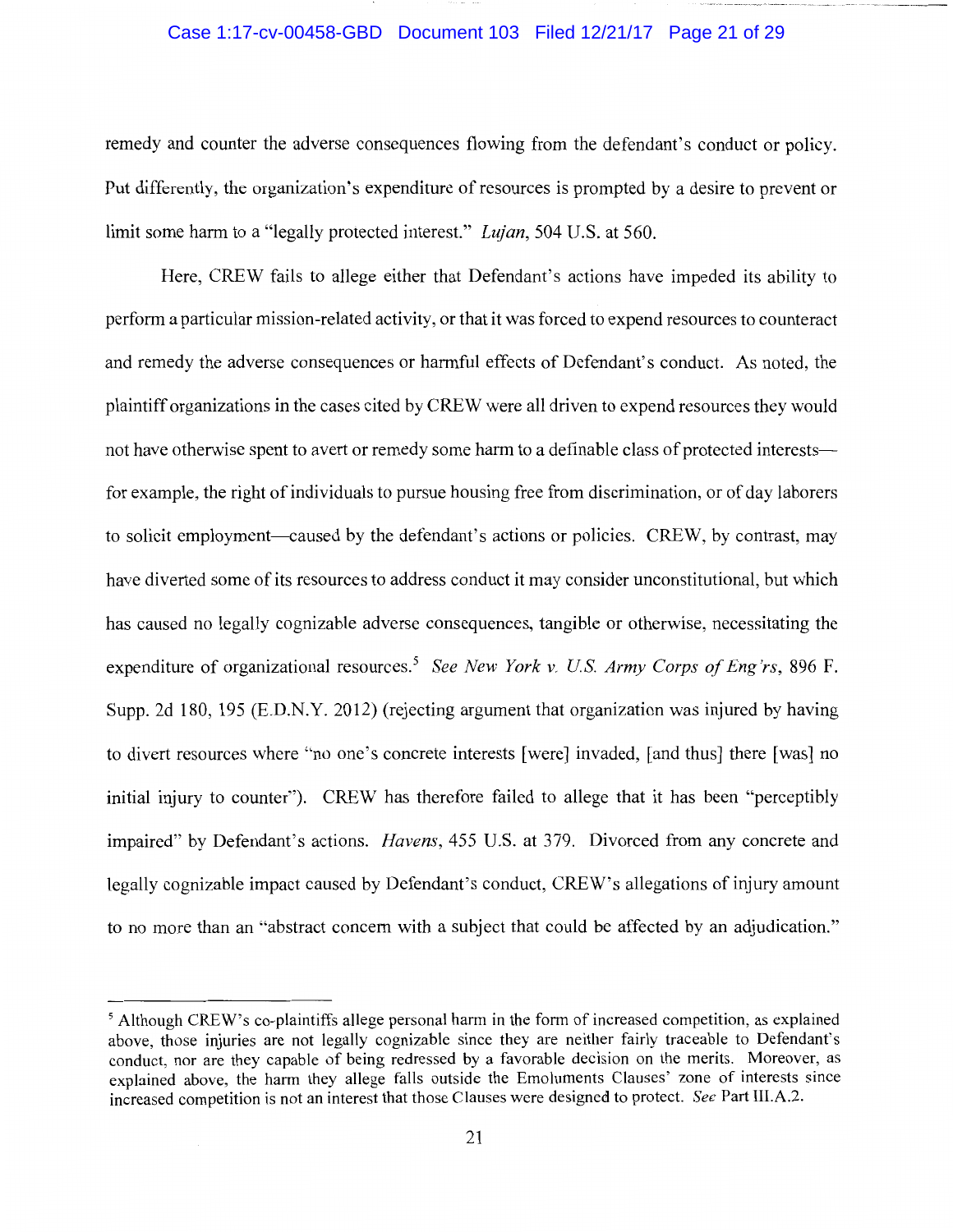### Case 1:17-cv-00458-GBD Document 103 Filed 12/21/17 Page 22 of 29

*Simon,* 426 U.S. at 40. As the Supreme Court has made clear, "a mere 'interest in a problem,' no matter how longstanding the interest and no matter how qualified the organization is in evaluating the problem, is not sufficient" to confer standing on an organization. *Sierra Club v. Morton,* 405 U.S. 727, 739 (1972).

To be sure, CREW alleges that the time, money, and attention it has diverted to this litigation from other projects have placed a significant drain on its limited resources. But such an allegation, by itself, is insufficient to establish an injury in fact. CREW's decision to investigate and challenge Defendant's actions under the Domestic and Foreign Emoluments Clauses at the expense of its other initiatives reflects a choice about where and how to allocate its resources one that almost all organizations with finite resources have to make.<sup>6</sup> (See SAC ¶ 175 ("[I]t is essential that CREW *prioritize* Defendant's violations of the Emoluments Clauses and conflicts of interest over those of lower level officials") (emphasis added).) If CREW could satisfy the standing requirement on this basis alone, it is difficult to see how any organization that claims it has directed resources to one project rather than another would not automatically have standing to sue. Under CREW's unbounded definition of standing, for example, a news organization could sue the President by alleging that one or more of his statements forced it to divert resources away from a different story it might have pursued. Surely something more is required to satisfy Article III standing, particularly where, as here, the plaintiff organization purports to be acting on behalf of the public as a whole. *(See id.* 154.)

<sup>&</sup>lt;sup>6</sup> Similarly unavailing are CREW's allegations that it has had to expend resources responding to press inquiries. Again, those allegations concerning where and how CREW allocates its resources are insufficient to constitute a legally cognizable injury in fact insofar as they are entirely self-inflicted and not borne out of CREW's need to remedy any particular adverse consequence or harmful effect of Defendant's conduct.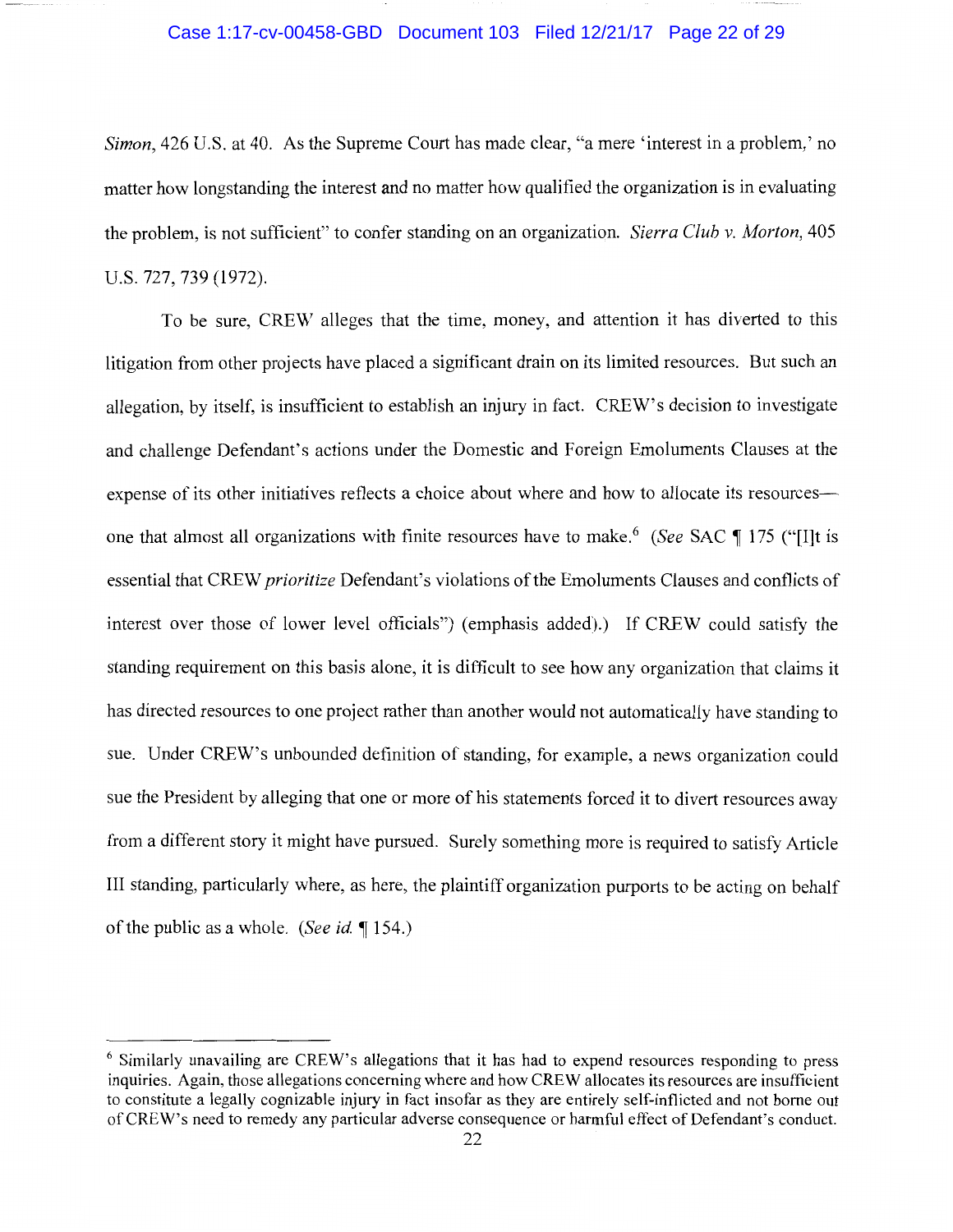## Case 1:17-cv-00458-GBD Document 103 Filed 12/21/17 Page 23 of 29

Moreover, CREW's entire reason for being is to investigate and combat corruption and reduce the influence of money in politics through, among other things, education, advocacy, and litigation. *(Id.* **1** 21–22.) CREW is thus not wasting resources by educating the public and issuing statements concerning the effects of Defendant's alleged constitutional violations or even by filing suit; this is exactly *how* an organization like CREW spends its resources in the ordinary course. It therefore stands to reason that spending resources to investigate and challenge Defendant's alleged violations of the Domestic and Foreign Emoluments Clauses does not itself impose on CREW a concrete or particularized injury. *See Doe v. Vill. of Mamaroneck,* 462 F. Supp. 2d 520, 542 (S.D.N.Y. 2006); *Small* v. *Gen. Nutrition Cos., Inc.,* 388 F. Supp. 2d 83, 95 (E.D.N.Y. 2005).

The Second Circuit's decision in *Ragin* v. *Harry Macklowe Real Estate Co.,* 6 F.3d 898 (2d Cir. 1993), which CREW relies on, (Opp'n at 28-29), does not suggest a contrary result. In *Ragin,* the plaintiff organization brought suit under the Fair Housing Act challenging the defendant's racially discriminatory advertising practices. 6 F.3d at 901. The court found that the organization had standing because it "was forced" to spend time investigating and remedying the advertisements, including through filing an administrative complaint and a lawsuit in federal court, which prevented it from devoting more time and energy to its "regular tasks" of providing counseling and referral services. *Id.* at 905. In addition, the court noted, "[t]hat *some* of the [organization's] time was spent exclusively on litigating this action [did] not deprive [it] of standing." *Id.* (emphasis added). Here, CREW alleges that it was injured by having to divert resources to investigate and counteract Defendant's constitutional violations. But nearly *all* of the resources it expended were either in anticipation or direct furtherance of this litigation. *Ragin* is thus distinguishable.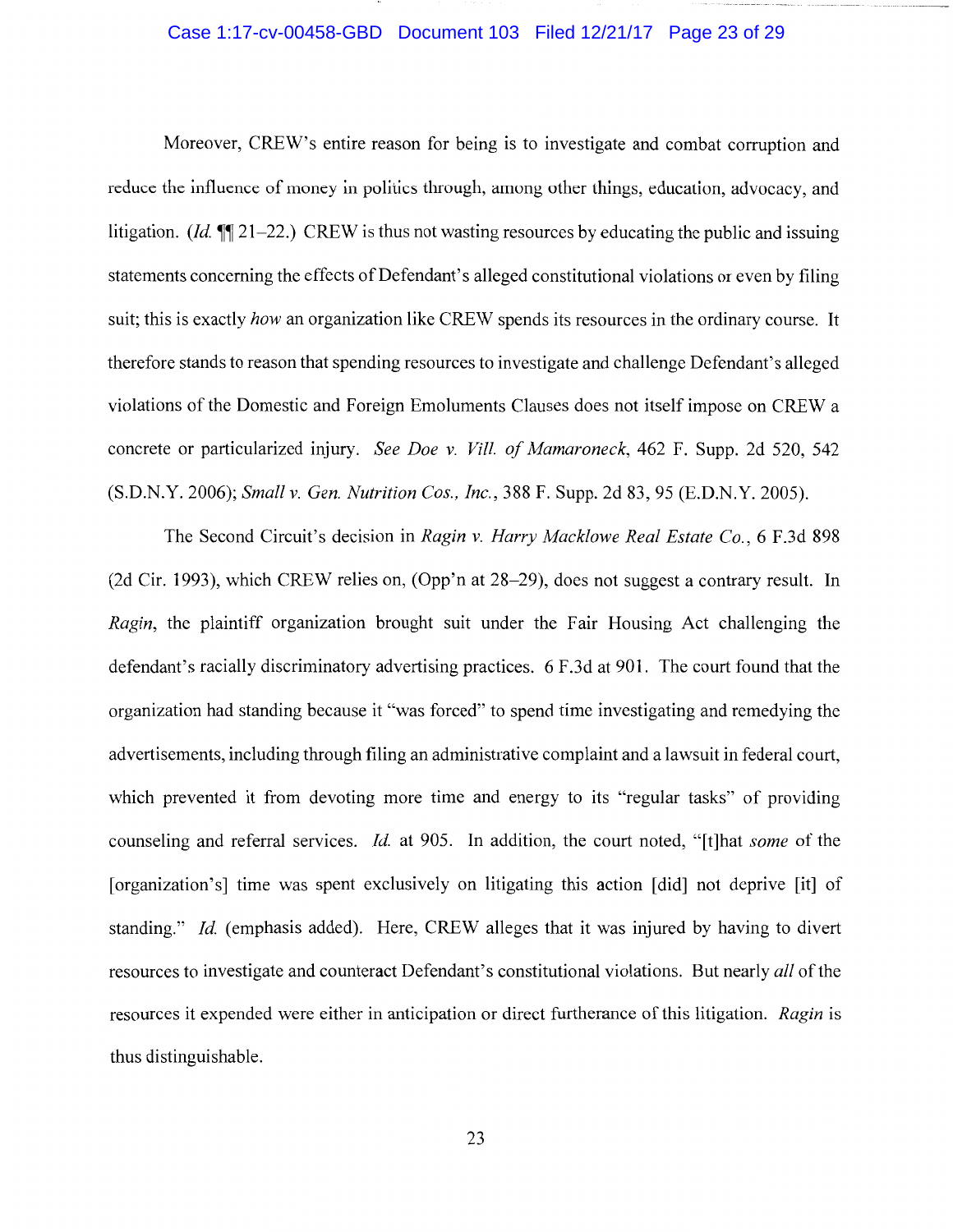#### Case 1:17-cv-00458-GBD Document 103 Filed 12/21/17 Page 24 of 29

*Nnebe v. Daus,* 644 F.3d 147 (2d Cir. 2011), is similarly distinguishable. There, the plaintiff organization brought suit under 42 U.S.C. § 1983 and the First and Fourteenth Amendments challenging an administrative rule pursuant to which taxi drivers' licenses were automatically suspended upon arrest for certain enumerated criminal charges. 644 F.3d at 149. The court recognized a circuit split on the issue of whether "litigation expenses alone [can] constitute damage sufficient to support standing" but reaffirmed *Ragin* as "good law" and observed that contrary decisions were "largely concerned with the capacity of organizations to 'manufacture' standing by bringing a suit." *Id.* (citations omitted). One such case, for example, involved a claim by an organization that it "suffered palpable injury when it was forced to divert resources to investigat [e] ... classified advertisements placed in the defendant newspapers ... for evidence of discrimination." *Id.* (quoting *Fair Haus. Council of Suburban Phila. v. Montgomery Newspapers,* 141 F.3d 71, 78 (3d Cir. 1998)). In *Nnebe,* the court noted that the plaintiff organization was not "trolling for grounds to litigate" but rather "allocated resources to assist drivers only when another party—the City—ha[d] initiated proceedings against one of its members." 644 F.3d at 157-58.

Unlike the plaintiff organization in *Nnebe,* CREW did not expend resources in response to an "unbidden injury." *Centro,* 868 F.3d at 122 (Jacobs, J., dissenting). Rather, it sought out and voluntarily undertook efforts to investigate, research, and ultimately bring suit over Defendant's allegedly unlawful conduct, raising the prospect of manufactured standing, about which courts are justifiably concerned. *See Steel Co. v. Citizens for a Better Env 't,* 523 U.S. 83, 107 (1998) ("Obviously, ... a plaintiff cannot achieve standing to litigate a substantive issue for the cost of bringing suit."); *Spann,* 899 F.2d at 27 ("An organization cannot, of course, manufacture the injury necessary to maintain a suit from its expenditure of resources on that very suit. Were the rule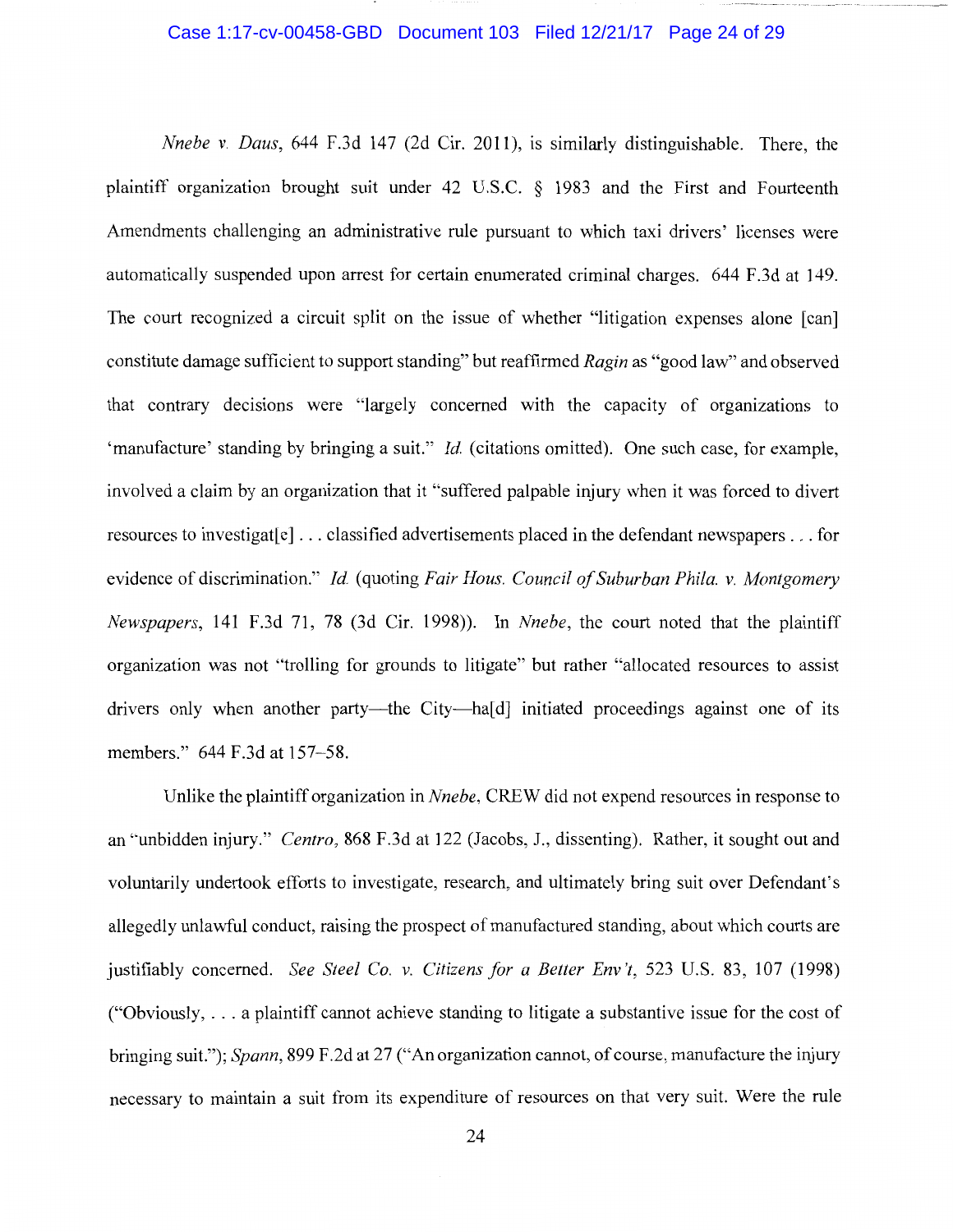#### Case 1:17-cv-00458-GBD Document 103 Filed 12/21/17 Page 25 of 29

otherwise, any litigant could create injury in fact by bringing a case, and Article III would present no real limitation.") (Ginsburg, J.).

Since Plaintiff CREW has failed to adequately plead a cognizable injury in fact, it lacks standing to sue under Article III.

### IV. **PRUDENTIAL CONSIDERATIONS**

In addition to the other grounds upon which he seeks dismissal, Defendant argues that Plaintiffs' claims under the Foreign Emoluments Clause should be dismissed for certain prudential reasons. First, Defendant argues that Plaintiffs' claims are better left resolved through the "political process," rather than the courts, because Congress is "far better equipped" to address whether Defendant's particular activities violate the Foreign Emoluments Clause. (Opp'n at 50.) Defendant points out that Congress has more tools at its disposal, including the ability to legislate and consent to Foreign Emoluments Clause violations. (Id.)

Defendant seems to argue, without explicitly stating so, that the "political question" doctrine bars Plaintiffs' claims. The doctrine would suggest that Plaintiffs' suit presents a political issue that should be resolved between Congress and the President, without any preemptive interference from the Judiciary.

Plaintiffs' Foreign Emoluments Clause claims do implicate political question concerns. The political question doctrine has its roots in the separation of powers and is ultimately a doctrine of justiciability. It bars courts from deciding cases that are inappropriate for judicial resolution based on a lack of judicial authority or competence, or other prudential considerations. As originally articulated by the Supreme Court in *Baker v. Carr,* a case may be dismissed on the basis of the political question doctrine if there exists: "[l] a textually demonstrable constitutional commitment of the issue [at hand] to a coordinate political department; [2] a lack of judicially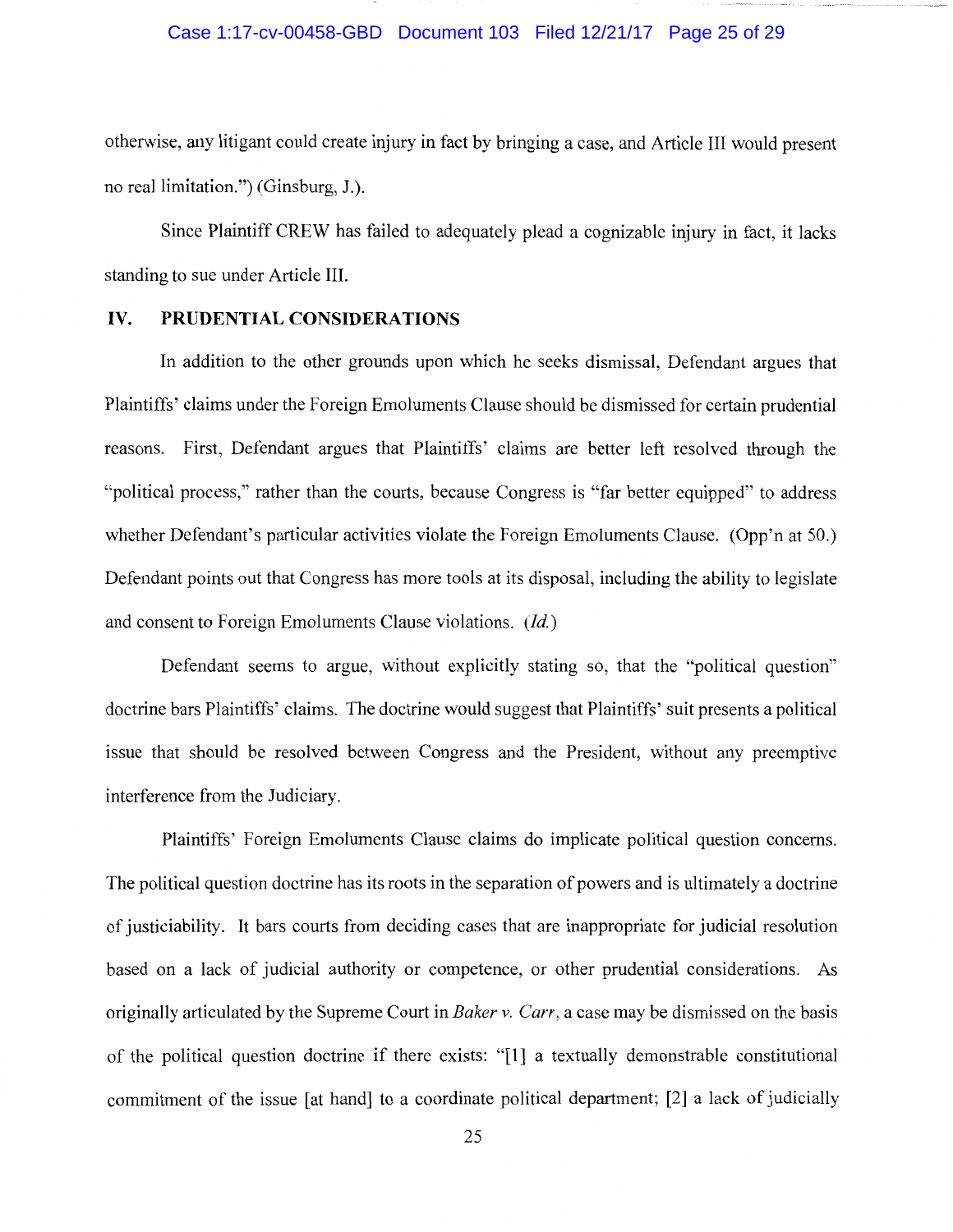# Case 1:17-cv-00458-GBD Document 103 Filed 12/21/17 Page 26 of 29

discoverable and manageable standards for resolving it; [3] the impossibility of deciding without an initial policy determination of a kind clearly for nonjudicial discretion; [4] the impossibility of a court's undertaking independent resolution without expressing lack of the respect due coordinate branches of government; [5] an unusual need for unquestioning adherence to a political decision already made; or [6] the potentiality of embarrassment from multifarious pronouncements by various departments on one question." 369 U.S. 186, 217 (1962).

Each of these factors may serve as an independent ground for dismissal. *See Vieth v. Jubelirer,* 541 U.S. 267, 277-78 (2004). The first factor addresses a court's legal authority to resolve the particular issue presented, the second and third focus on the Judiciary's competence to do so, and the final three concern prudential considerations that may counsel against a court's resolution of the issue. The *Baker* factors are generally viewed as being listed in descending order of importance. *Vieth,* 541 U.S. at 278. In fact, cases applying *Baker* have placed a disproportionate emphasis on the first two factors. *See Alperin v. Vatican Bank,* 410 F.3d 532, 545 (9th Cir. 2005) (collecting cases).

Here, the issue presented under the Foreign Emoluments Clause is whether Defendant can continue to receive income from his business with foreign governments without the consent of Congress. As the explicit language of the Foreign Emoluments Clause makes clear, this is an issue committed exclusively to Congress. As the only political branch with the power to consent to violations of the Foreign Emoluments Clause, Congress is the appropriate body to determine whether, and to what extent, Defendant's conduct unlawfully infringes on that power. If Congress determines that an infringement has occurred, it is up to Congress to decide whether to challenge or acquiesce to Defendant's conduct. As such, this case presents a non-justiciable political question.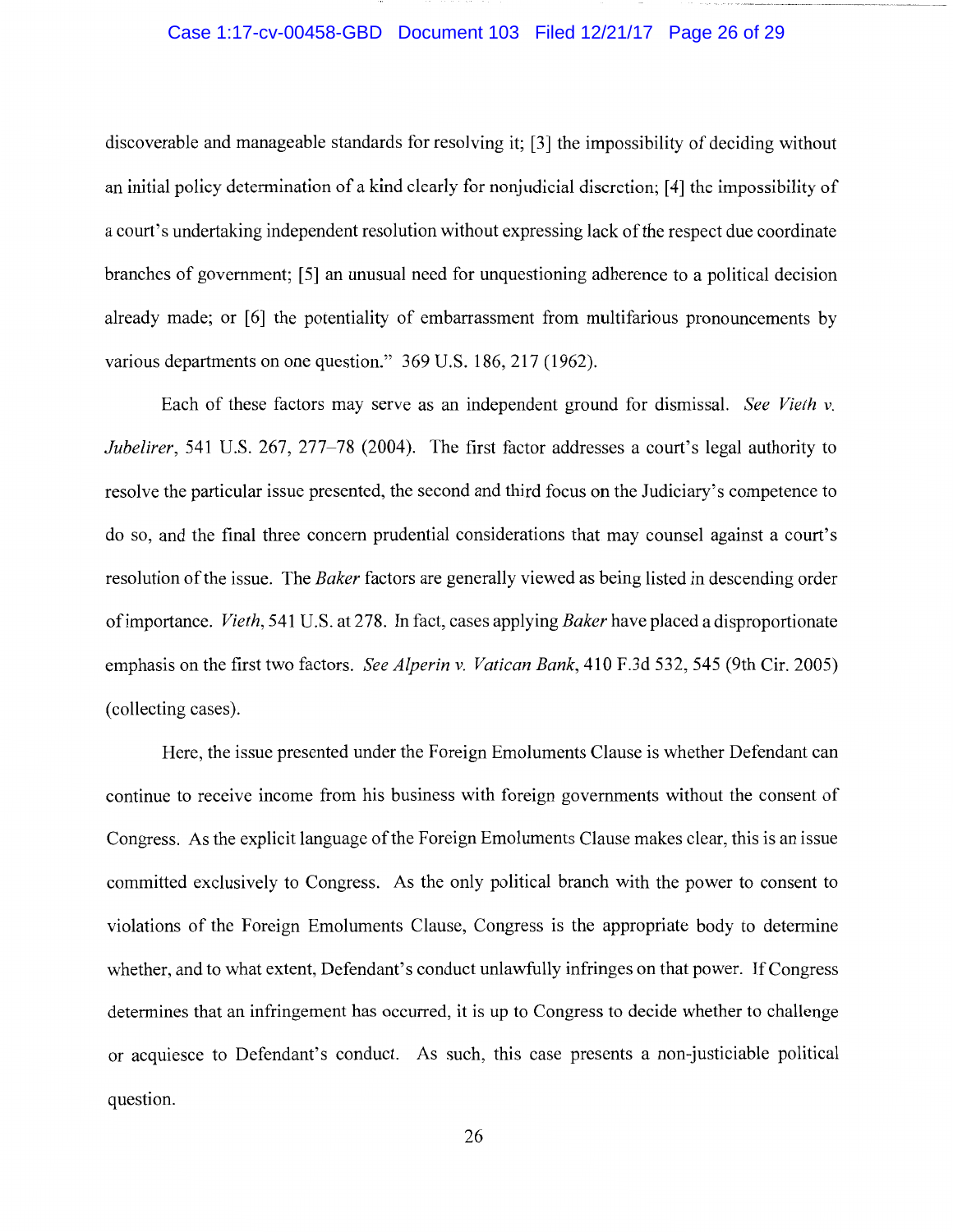### Case 1:17-cv-00458-GBD Document 103 Filed 12/21/17 Page 27 of 29

Defendant also suggests that Plaintiffs' case should be dismissed because Congress has yet to take any action with respect to Defendant's alleged violations of the Foreign Emoluments Clause. Defendant notes that if Congress wanted to do something about Defendant's conduct, it could. (Opp'n at 50.) Congress could, for example, enact legislation codifying its views by statute or expand the Constitution's conflict-of-interest protections. *(Id.)* But, because Congress has yet to take any action with respect to Defendant's alleged violations, Defendant contends that Plaintiffs' Foreign Emoluments Clause claims are premature. *(See id.)* 

Plaintiffs' Foreign Emoluments Clause claims are indeed not ripe for judicial review. Ripeness is a different justiciability doctrine designed to prevent courts from prematurely adjudicating cases. *See Abbot Labs. v. Gardner,* 387 U.S. 136, 148--49 (1976). In *Goldwater v. Carter,* 444 U.S. 996 (1979), Justice Powell articulated a test to be used in cases involving a confrontation between the legislative and executive branches to determine whether the issue presented was ripe for review, which is particularly instructive here. In that case, members of Congress brought suit against President Carter after he announced his intention to unilaterally terminate a mutual defense treaty between the United States and Taiwan. *Goldwater v. Carter,*  617 F.2d 697, 700-01 (D.C. Cir. 1979), *vacated,* 444 U.S. 996 (1979). The plaintiffs there claimed that such action, without ratification from the Senate, infringed upon Congress's treaty power. *Id.*  The D.C. Circuit reversed the lower court's ruling and held that the President did not exceed his constitutional authority in terminating the treaty. *Id.* at 709.

In remanding the case with instructions to dismiss the complaint, Justice Powell stated that "a dispute between Congress and the President is not ready for judicial review unless and until each branch has taken action asserting its constitutional authority." *Goldwater,* 444 U.S. at 996. He noted further that "[t]he Judicial Branch should not decide issues affecting the allocation of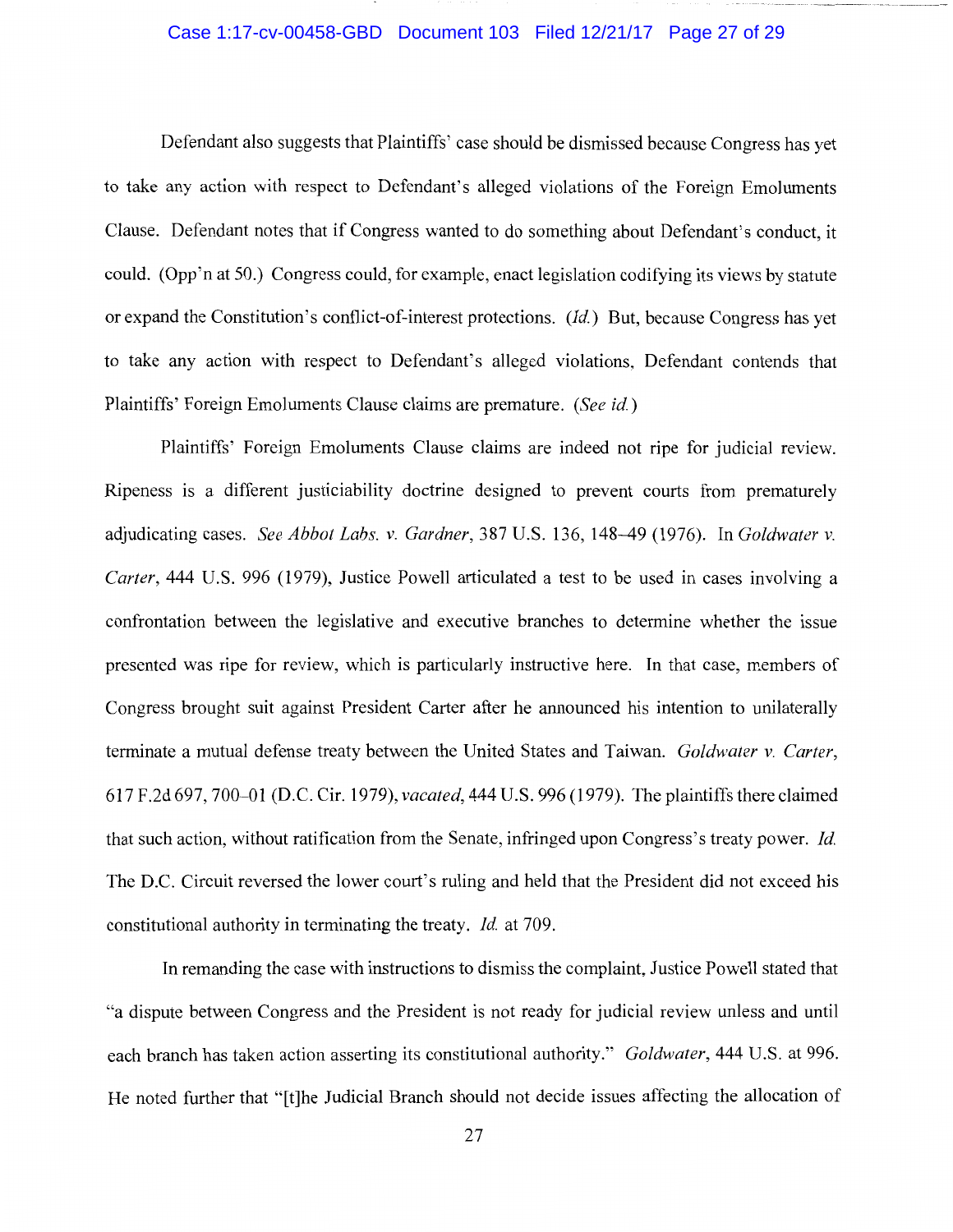#### Case 1:17-cv-00458-GBD Document 103 Filed 12/21/17 Page 28 of 29

power between the President and Congress until the political branches reach a constitutional impasse." *Id.* In the *Goldwater* case, Justice Powell explained that no such impasse had been reached because Congress had yet to take any action either denouncing or approving the President's actions.<sup>7</sup> *Id.* at 998.

Here, Plaintiffs' suit implicates a similar concern regarding a conflict between two coequal branches of government that has yet to mature. As indicated earlier, the Foreign Emoluments Clause makes clear that Congress, and Congress alone, has the authority to consent to violations of that clause. Plaintiffs' principal allegation is that Defendant has completely ignored this balance of power by continuing to accept emoluments without Congressional approval. (SAC ¶¶ 39–42.) As such, this case involves a conflict between Congress and the President in which this Court should not interfere unless and until Congress has asserted its authority and taken some sort of action with respect to Defendant's alleged constitutional violations of its consent power.<sup>8</sup>

At this stage, it would be "both premature and presumptuous for [a court] to render a decision on the issue of [whether Congress's consent] is required at this time or in the near future when ... Congress itself has provided no indication whether it deems such [consent] either necessary, on the one hand, or imprudent, on the other." *Dellums v. Bush,* 752 F. Supp. 1141, 1149-50 (D.D.C. 1990). If Congress wishes to confront Defendant over a perceived violation of the Foreign Emoluments Clause, it can take action. However, if it chooses not to, "it is not [this Court's] task to do so." *Goldwater,* 444 U.S. at 998. This Court will not tell Congress how it

<sup>7</sup> Subsequent cases have followed Justice Powell's reasoning in *Goldwater* in dismissing a case on ripeness grounds. *See, e.g., Sanchez-Espinoza v. Reagan,* 770 F.2d 202, 210 (D.C. Cir. 1985) (Ginsburg, J., concurring); *Dellums v. Bush,* 752 F. Supp. 1141, 1149-51(D.D.C.1990); *Lowry v. Reagan,* 676 F. Supp. 333, 339 (D.D.C. 1987).

<sup>&</sup>lt;sup>8</sup> Congress is not a potted plant. It is a co-equal branch of the federal government with the power to act as a body in response to Defendant's alleged Foreign Emoluments Clause violations, if it chooses to do so.